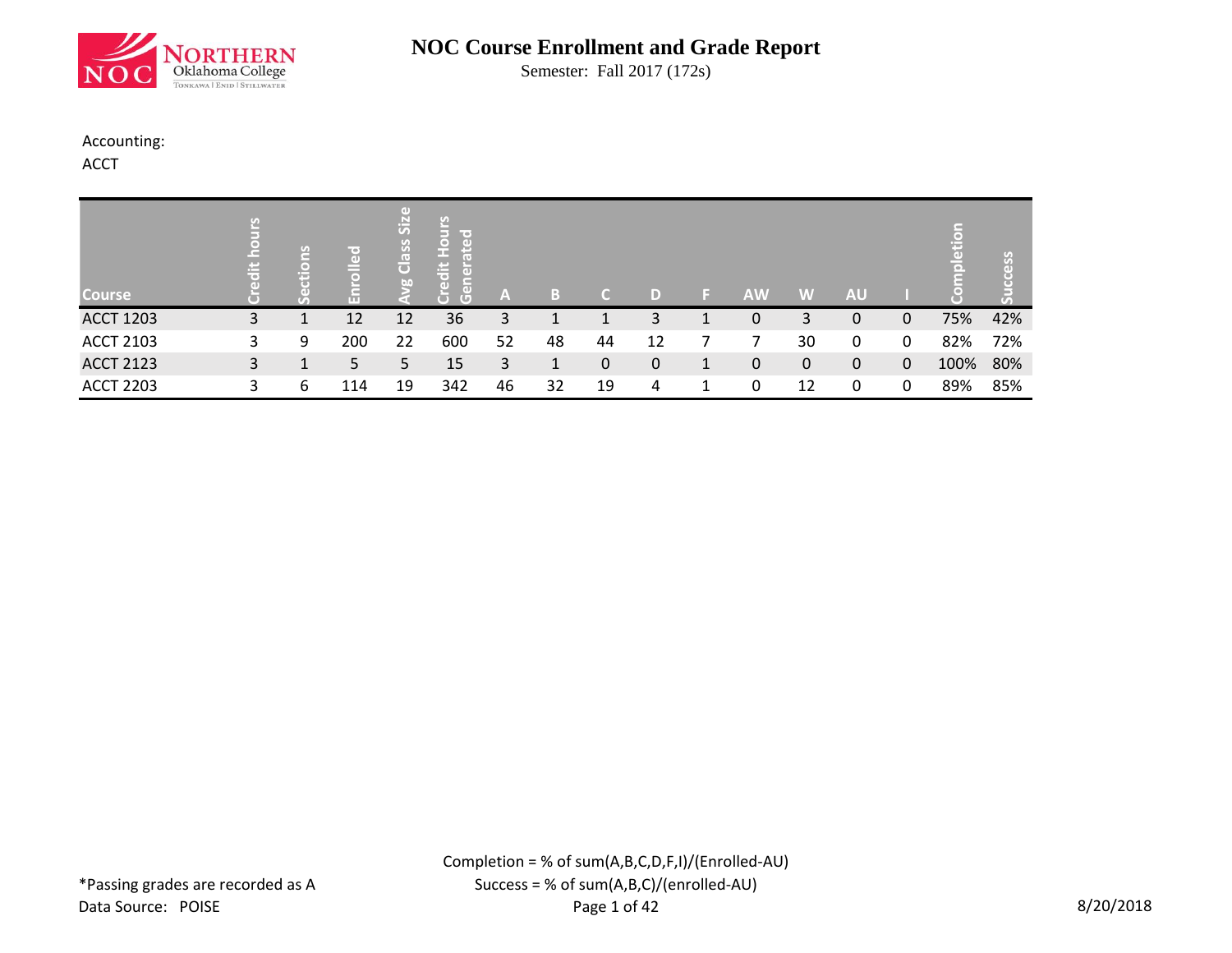

Semester: Fall 2017 (172s)

#### Agriculture:

AGRI

| <b>Course</b>    | $\ddot{\bar{\sigma}}$ | S<br>(⊜)<br>т | ш  | $\left(\mathbf{d}\right)$<br>$\overline{\overline{\overline{S}}}$<br>Class<br>b0 | ုပ္<br><b>Hou</b><br>lin er<br>n.<br>с<br>$\ddot{\bar{\sigma}}$<br>晑<br>$\overline{G}$<br>$\overline{C}$ | A | в |   | D             |              | <b>AW</b>   | W | <b>AU</b> |             | ā    | SS<br>Œ<br>$\mathcal{T}_A$ |
|------------------|-----------------------|---------------|----|----------------------------------------------------------------------------------|----------------------------------------------------------------------------------------------------------|---|---|---|---------------|--------------|-------------|---|-----------|-------------|------|----------------------------|
| <b>AGRI 1113</b> | 3                     |               | 18 | 18                                                                               | 54                                                                                                       | 6 | 8 |   |               | 0            | 0           | 0 | 0         | 0           | 100% | 89%                        |
| <b>AGRI 1124</b> | 4                     |               | 21 | 21                                                                               | 84                                                                                                       | 4 | 9 | 4 | $\mathcal{P}$ | 1            | 0           | 1 | 0         | 0           | 95%  | 81%                        |
| <b>AGRI 1223</b> | 3                     |               | 16 | 16                                                                               | 48                                                                                                       | 4 | 9 | 3 | $\mathbf 0$   | $\mathbf{0}$ | $\mathbf 0$ | 0 | 0         | 0           | 100% | 100%                       |
| AGRI 2431*       |                       |               | 9  | 9                                                                                | 9                                                                                                        | 8 |   | 0 | 0             | 0            | 0           | 0 | 0         | 0           | 100% | 100%                       |
| <b>AGRI 2523</b> | 3                     |               |    |                                                                                  | 6                                                                                                        |   | 0 | 0 | $\mathbf 0$   | 0            | 0           | 0 | 0         | $\mathbf 0$ | 100% | 100%                       |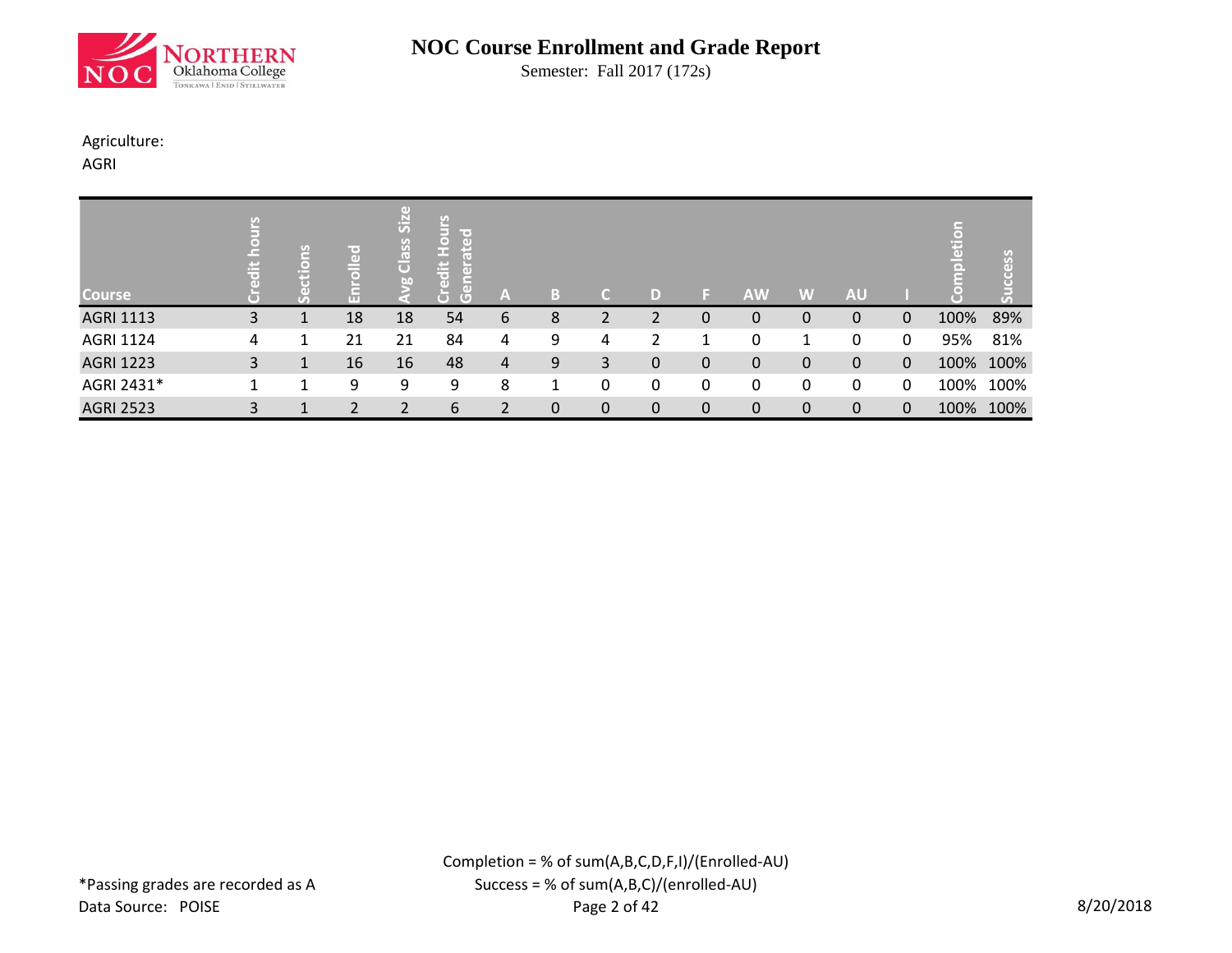

Semester: Fall 2017 (172s)

#### Art:

ART

| <b>Course</b>   | 븜 |   | 공   | Size<br>Class<br>bo | <b>Hours</b><br>ated<br><u>iit</u><br>$\overline{G}$<br>Ō | A           | В  | a           | D            | 151         | <b>AW</b> | W        | <b>AU</b>    |          | 끟    | ess       |
|-----------------|---|---|-----|---------------------|-----------------------------------------------------------|-------------|----|-------------|--------------|-------------|-----------|----------|--------------|----------|------|-----------|
| ART 1113        | 3 | 6 | 130 | 22                  | 390                                                       | 24          | 31 | 32          | 16           | 6           | 3         | 18       | 0            | 0        | 84%  | 67%       |
| ART 1193        | 3 |   |     |                     | 21                                                        | 4           | 1  | 0           | 0            | 0           | 0         | 0        | 1            | 1        | 100% | 83%       |
| ART 1433        | 3 |   | 2   | $\overline{2}$      | 6                                                         | $\mathbf 0$ | 0  | 2           | $\mathbf 0$  | $\mathbf 0$ | 0         | $\Omega$ | $\Omega$     | $\Omega$ |      | 100% 100% |
| ART 2563        | 3 |   | 3   | 3                   | 9                                                         | 1           | 0  | 2           | 0            | 0           | 0         | 0        | 0            | 0        |      | 100% 100% |
| <b>ART 2853</b> | 3 | 1 | 1   | $\mathbf{1}$        | 3                                                         | 1           | 0  | $\mathbf 0$ | $\mathbf{0}$ | 0           | 0         | 0        | $\mathbf{0}$ | $\Omega$ |      | 100% 100% |
| ART 2933        | 3 |   | ີ   | ำ                   | 6                                                         |             | 0  | 0           | 0            | 0           | 0         |          | 0            | 0        | 50%  | 50%       |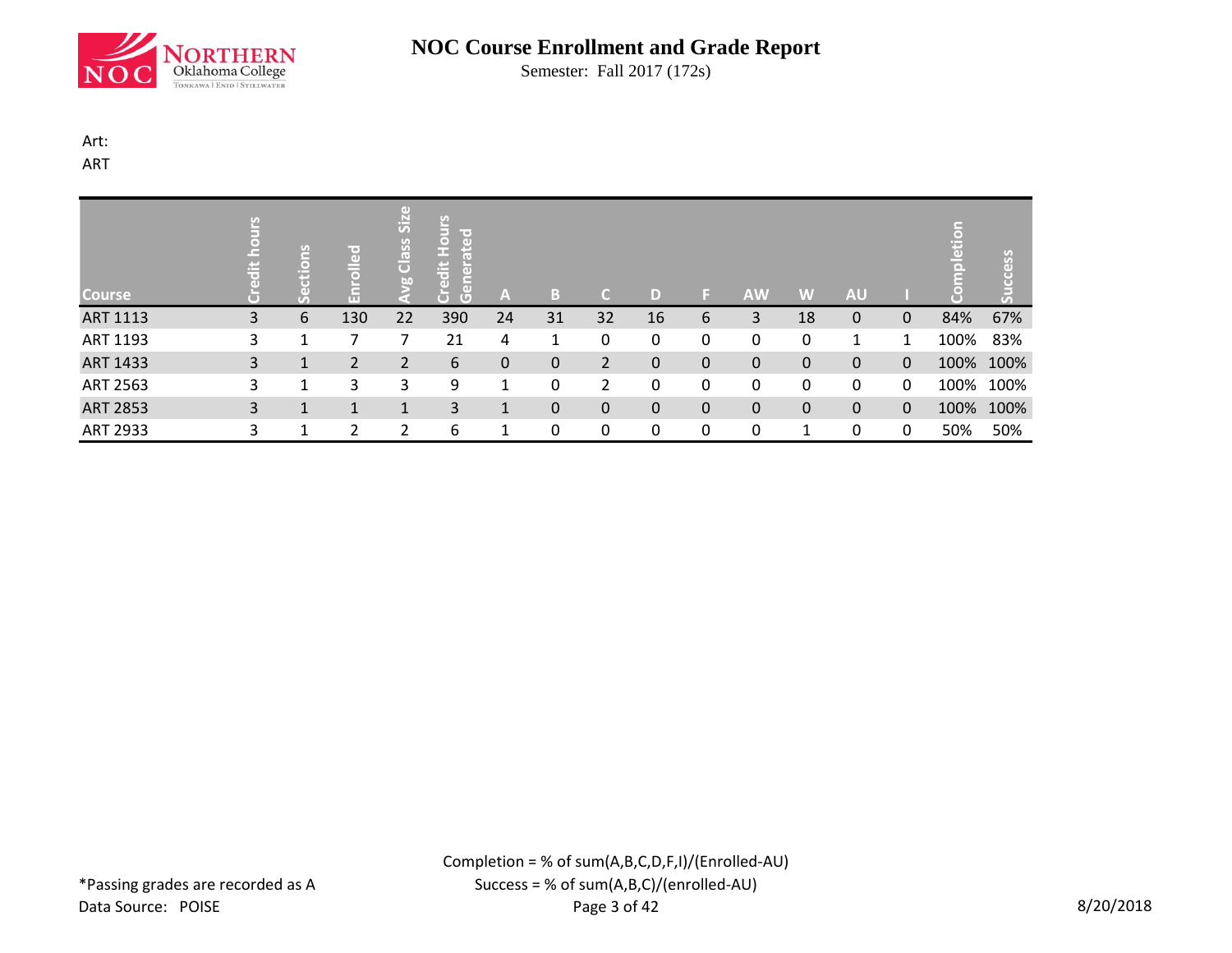

Semester: Fall 2017 (172s)

#### Astronomy:

ASTR

| <b>Course</b>    | وستبرز<br>$\sim$ | πг | (1)<br>Si <sub>2</sub><br>ssel<br>$\overline{C}$<br>b <sub>0</sub> | lle ar<br><b>F</b><br>ΓøΝ<br>$\overline{G}$<br>O | A  |   |  | AW | W | AU |   |      |     |
|------------------|------------------|----|--------------------------------------------------------------------|--------------------------------------------------|----|---|--|----|---|----|---|------|-----|
| <b>ASTR 1014</b> | 4                | 37 | 37                                                                 | 148                                              | 22 | ∸ |  |    |   | 0  | 0 | 92%  | 81% |
| <b>ASTR 1533</b> |                  | 8  | 8                                                                  | 24                                               |    |   |  | 0  | 0 |    | 0 | 100% | 88% |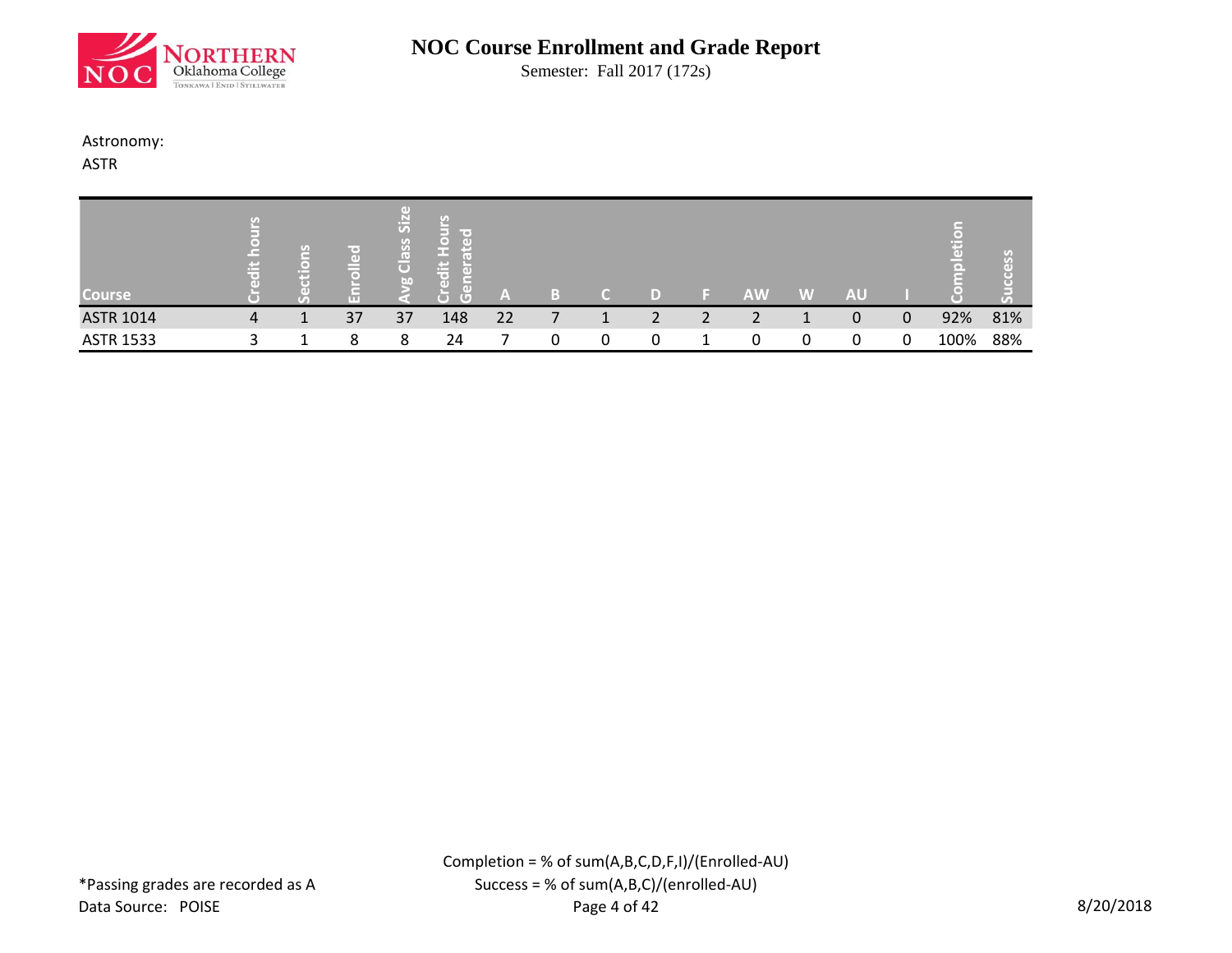

Semester: Fall 2017 (172s)

#### Biology:

BISI

| <b>Course</b>    |   | <b>Suo</b><br>$\sigma$ | (=)<br>$\overline{a}$<br>$\overline{\bullet}$<br>운 | $\left( \mathrm{d} \right)$<br>SiZ<br>Class<br>bn | <b>Hours</b><br>lmed<br>lei<br>$\frac{1}{10}$<br>$\overline{5}$<br>5<br>Ğ | $\mathbf{A}$ | Æ,  | C. | D            | E.           | <b>AW</b>      | W              | <b>AU</b> |              | etion | cess<br>Suc |
|------------------|---|------------------------|----------------------------------------------------|---------------------------------------------------|---------------------------------------------------------------------------|--------------|-----|----|--------------|--------------|----------------|----------------|-----------|--------------|-------|-------------|
| <b>BISI 1114</b> | 4 | 19                     | 494                                                | 26                                                | 1976                                                                      | 120          | 149 | 96 | 33           | 25           | 9              | 62             | 0         | $\Omega$     | 86%   | 74%         |
| <b>BISI 1124</b> | 4 | 5                      | 98                                                 | 20                                                | 392                                                                       | 26           | 24  | 21 | 9            | 6            | 1              | 10             | 0         | $\mathbf{1}$ | 89%   | 72%         |
| <b>BISI 1214</b> | 4 | $\mathbf{1}$           | 20                                                 | 20                                                | 80                                                                        | 5            | 7   | 6  | 0            | 0            | 0              | 2              | 0         | $\mathbf 0$  | 90%   | 90%         |
| <b>BISI 1314</b> | 4 | $\overline{2}$         | 24                                                 | 12                                                | 96                                                                        | 8            | 5   | 5  | 1            | 1            | 2              | $\overline{2}$ | 0         | 0            | 83%   | 75%         |
| <b>BISI 2104</b> | 4 | 5                      | 104                                                | 21                                                | 416                                                                       | 15           | 31  | 25 | 11           | $\mathbf{1}$ | $\overline{2}$ | 19             | $\Omega$  | $\mathbf{0}$ | 80%   | 68%         |
| <b>BISI 2124</b> | 4 | 3                      | 57                                                 | 19                                                | 228                                                                       | 11           | 18  | 16 | 2            | 2            | 1              | 7              | 0         | 0            | 86%   | 79%         |
| <b>BISI 2204</b> | 4 | $\overline{2}$         | 35                                                 | 18                                                | 140                                                                       | 8            | 17  | 5  | $\mathbf{1}$ | 1            | 1              | $\overline{2}$ | 0         | $\mathbf{0}$ | 91%   | 86%         |
| <b>BISI 2214</b> | 4 | 3                      | 60                                                 | 20                                                | 240                                                                       | 1            | 9   | 11 | 4            | 3            | 3              | 29             | 0         | $\mathbf{0}$ | 47%   | 35%         |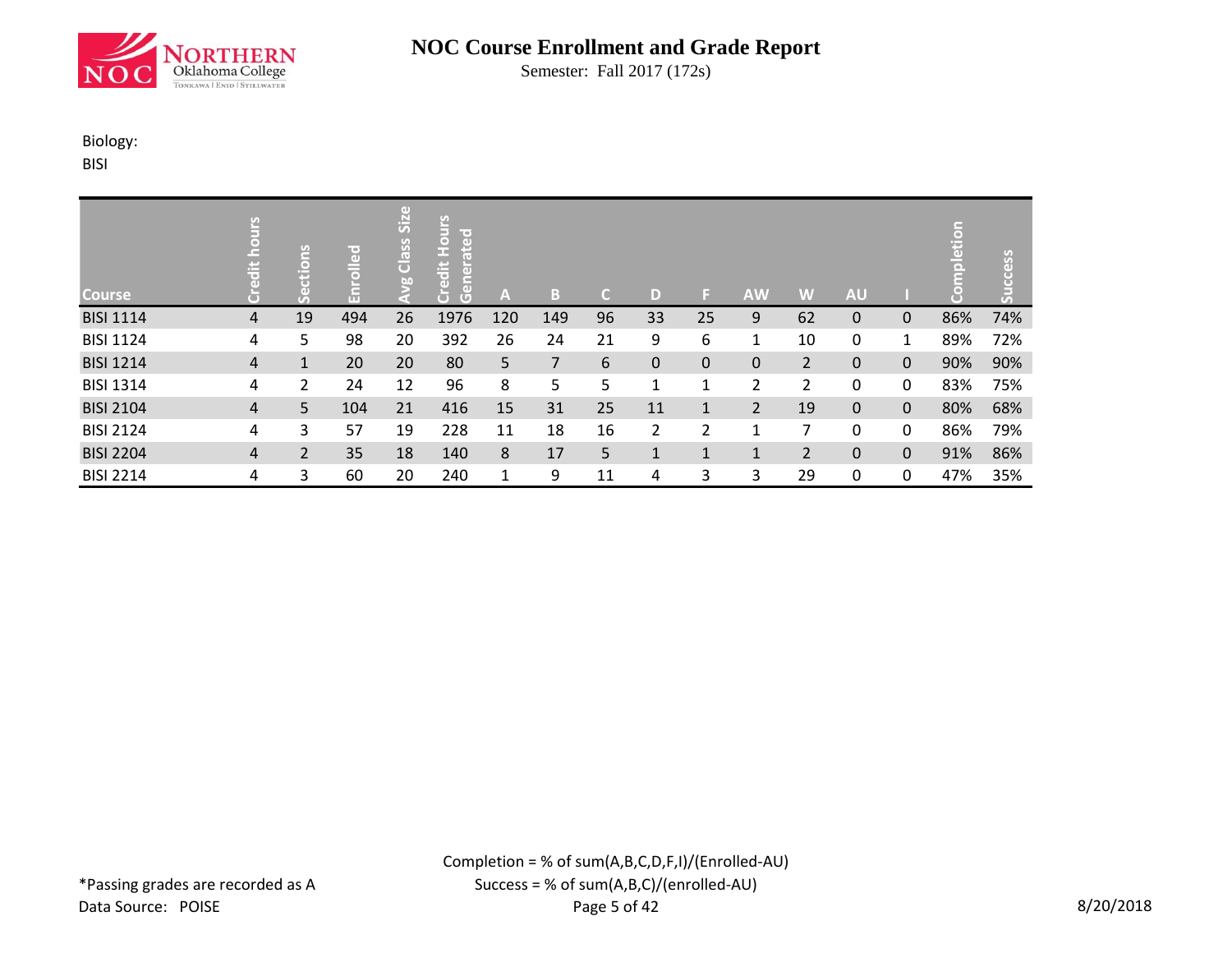

Semester: Fall 2017 (172s)

#### Business Management:

BMGT

| <b>Course</b>    | 1999.<br>œ | $\overline{1}$<br>a ma | m  | GD.<br>$\ddot{5}$<br>$\overline{(\cdot)}$<br>$\mathcal{G}$<br>l (*)<br>Õ<br><b>I</b> bn | lir oʻ<br><b>Contract</b><br>▭<br>Кo<br>ᢑ<br>ъ | A | m      |  | <b>AW</b> | W | AU |     | ( ه "<br>о п |
|------------------|------------|------------------------|----|-----------------------------------------------------------------------------------------|------------------------------------------------|---|--------|--|-----------|---|----|-----|--------------|
| <b>BMGT 2263</b> |            |                        | 10 | 10                                                                                      | 30                                             | ∽ | ∽<br>◡ |  | n         |   |    | 70% | 50%          |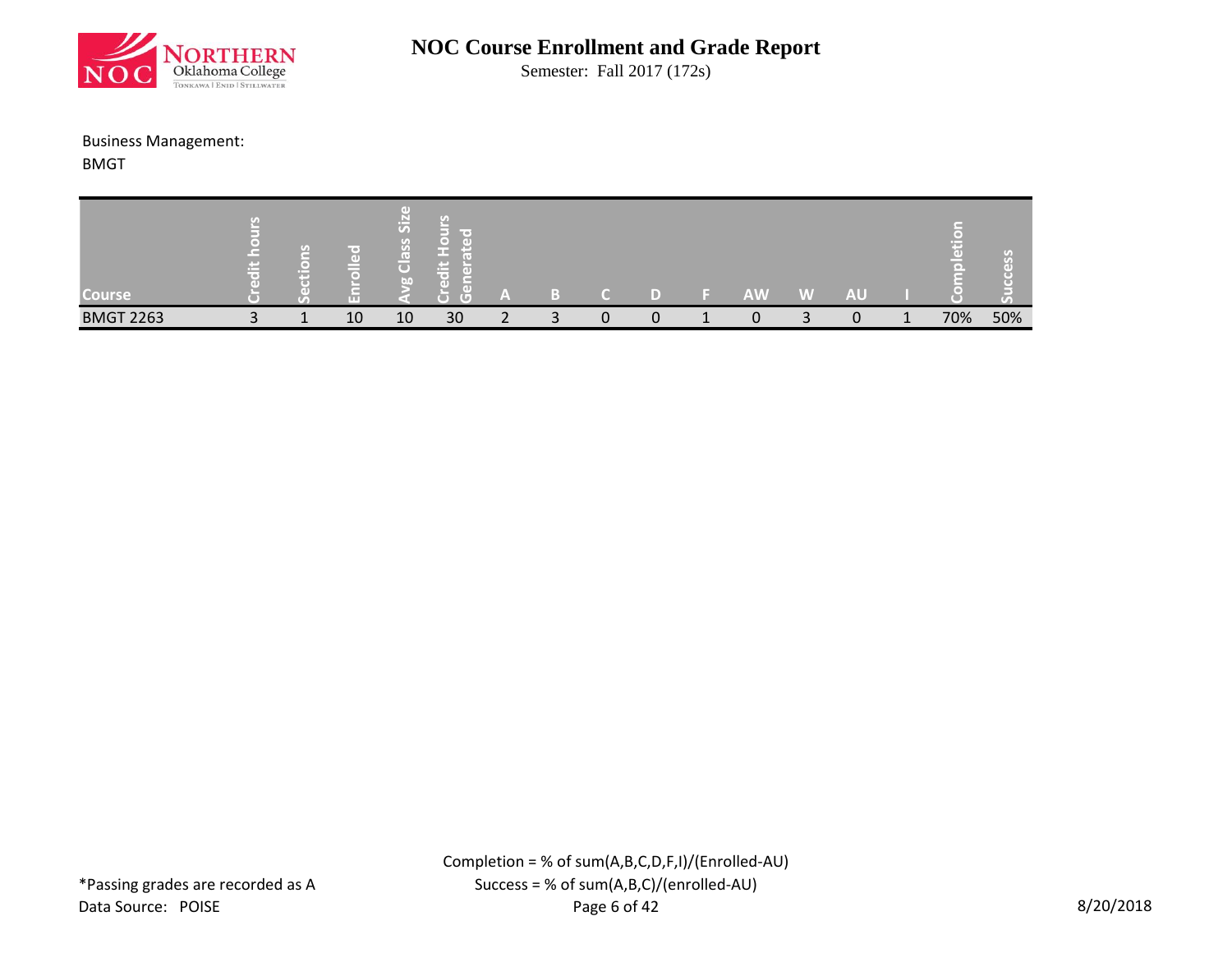

Semester: Fall 2017 (172s)

#### Business Administration:

BSAD

| <b>Course</b>    | $\mathbf{r}$ |   | T O'<br>$\left( 1 \right)$<br>G | GD)<br>Si <sub>z</sub><br>$\mathfrak{c}_0$<br>S,<br>$\overline{C}$<br><b>b.0</b> | U)<br>in the S<br>l ( o )<br>۰D<br>r w<br>$\equiv$<br>$\Box$<br>ir er<br>пT<br>$\left( 1\right)$<br>Æ<br>C | A  | 61 |    |    |    | AW | W  | AU |     | U a |
|------------------|--------------|---|---------------------------------|----------------------------------------------------------------------------------|------------------------------------------------------------------------------------------------------------|----|----|----|----|----|----|----|----|-----|-----|
| <b>BSAD 1103</b> | 3            | 5 | 120                             | 24                                                                               | 360                                                                                                        | 53 | 22 | 14 | 6  | 10 |    | 13 | 0  | 88% | 74% |
| <b>BSAD 1113</b> |              |   | 265                             | 24                                                                               | 795                                                                                                        | 89 | 62 | 40 | 17 | 11 | 24 | 22 |    | 83% | 72% |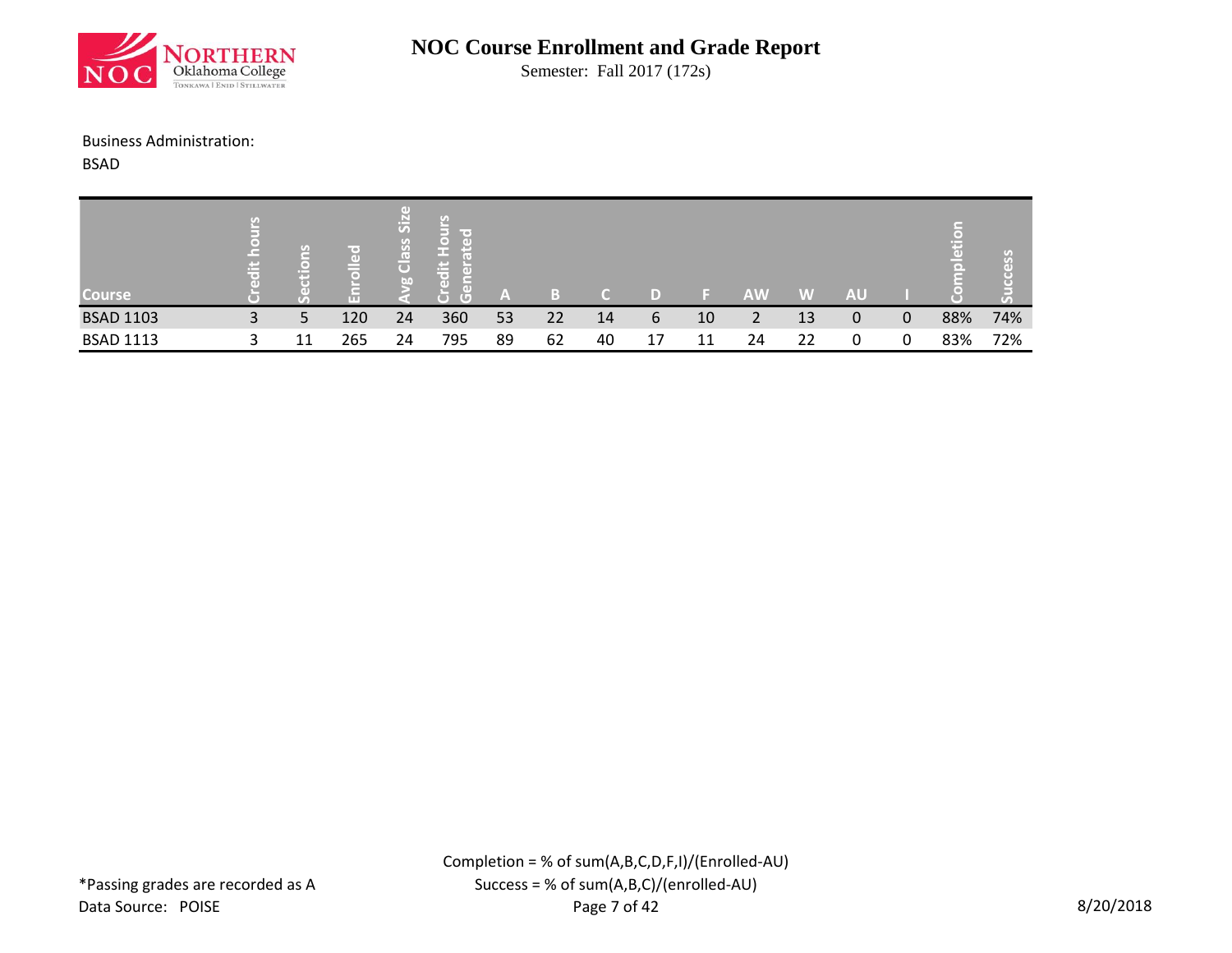

Semester: Fall 2017 (172s)

#### Child Development:

CD

| <b>Course</b> | edit | <b>SU</b><br>$\Box$<br>Ĕ<br>O)<br>77 | g<br>$\bar{1}$ | O<br>SiZ<br>Class<br>60 | Hours<br>lir er<br>Le<br>edit<br>ò<br>$\mathfrak{S}$ | $\mathbf{A}$ | B            | $\mathsf{C}$   | D | ы            | <b>AW</b> | W              | <b>AU</b>    |              | $\overline{a}$<br>Ξ | cess |
|---------------|------|--------------------------------------|----------------|-------------------------|------------------------------------------------------|--------------|--------------|----------------|---|--------------|-----------|----------------|--------------|--------------|---------------------|------|
| CD 1023       | 3    | 2                                    | 24             | 12                      | 72                                                   | 9            | 8            | 5              | 0 | 0            |           |                | 0            | $\Omega$     | 92%                 | 92%  |
| CD 1043       | 3    | $\mathbf 1$                          | 17             | 17                      | 51                                                   | 7            | 5            | 0              | 0 | 0            | 3         | 2              | 0            | $\mathbf{0}$ | 71%                 | 71%  |
| CD 1053       | 3    | $\mathbf{1}$                         | 15             | 15                      | 45                                                   | 10           | $\mathbf 0$  | 3              | 0 | $\mathbf{1}$ | 1         | $\mathbf{0}$   | $\mathbf{0}$ | $\mathbf 0$  | 93%                 | 87%  |
| CD 2013       | 3    | 2                                    | 21             | 11                      | 63                                                   | 13           | 2            | 2              | 0 | 1            | 1         | $\overline{2}$ | 0            | $\mathbf{0}$ | 86%                 | 81%  |
| CD 2033       | 3    | $\mathbf{1}$                         | 9              | 9                       | 27                                                   | 8            | $\mathbf 0$  | 0              | 0 | 0            | 0         | $\mathbf{1}$   | $\mathbf{0}$ | $\mathbf{0}$ | 89%                 | 89%  |
| CD 2143       | 3    | $\mathbf 1$                          | 14             | 14                      | 42                                                   | 7            | 1            | $\overline{2}$ | 0 | 0            | 2         | 2              | 0            | 0            | 71%                 | 71%  |
| CD 2243       | 3    | 1                                    | 8              | 8                       | 24                                                   | 6            | $\mathbf{1}$ | 0              | 0 | 0            | 0         |                | $\mathbf{0}$ | $\mathbf 0$  | 88%                 | 88%  |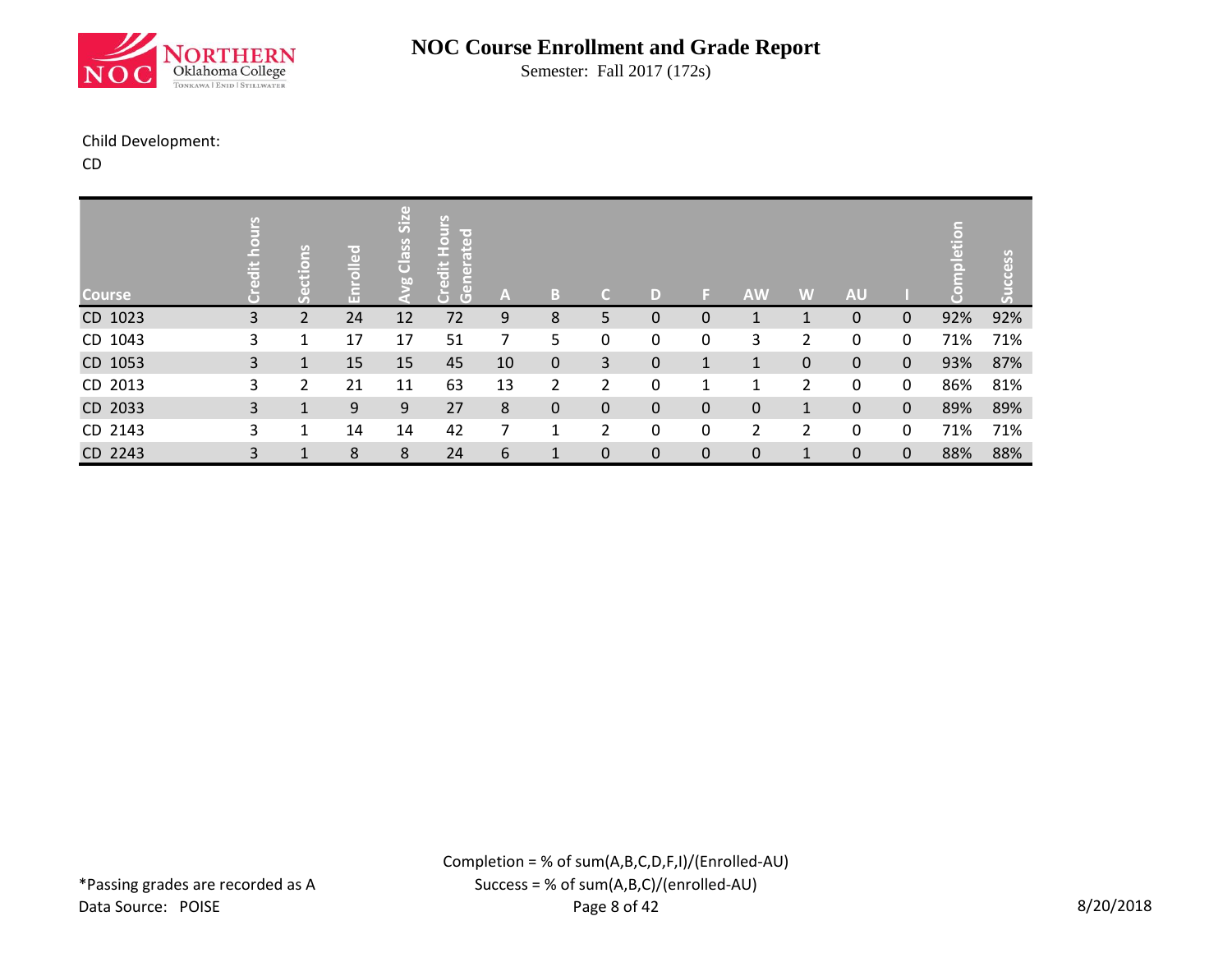

Semester: Fall 2017 (172s)

#### Chemistry: CHEM

| <b>Course</b>    | 흒 | U)<br>$\blacksquare$<br>╾<br>r= | $x \rightarrow y$<br>$\mathbf{d}$<br>$\Box$ | SiZ<br>Class<br>bn | ို<br><b>The Co</b><br>l –<br><b>The Contract</b><br>$\equiv$<br>ō<br>$\mathbf{r}$<br>$\overline{G}$ | A  | в  |    |    |    | <b>AW</b> | W  | <b>AU</b> |   | $\epsilon$<br><b>Ed</b><br>힌 | less<br>r o<br>$\mathcal{T}_\mathbf{a}$ |
|------------------|---|---------------------------------|---------------------------------------------|--------------------|------------------------------------------------------------------------------------------------------|----|----|----|----|----|-----------|----|-----------|---|------------------------------|-----------------------------------------|
| <b>CHEM 1014</b> | 4 |                                 | 35                                          | 18                 | 140                                                                                                  | 4  | 10 | 6  | b  | 3  |           |    |           | 0 | 83%                          | 57%                                     |
| <b>CHEM 1314</b> | 4 | 9                               | 230                                         | 26                 | 920                                                                                                  | 39 | 48 | 62 | 18 | 10 | 5         | 46 |           | າ | 78%                          | 65%                                     |
| <b>CHEM 1414</b> | 4 |                                 | 36                                          | 18                 | 144                                                                                                  |    | 11 |    |    |    | ર         | 6  | 0         | 0 | 75%                          | 64%                                     |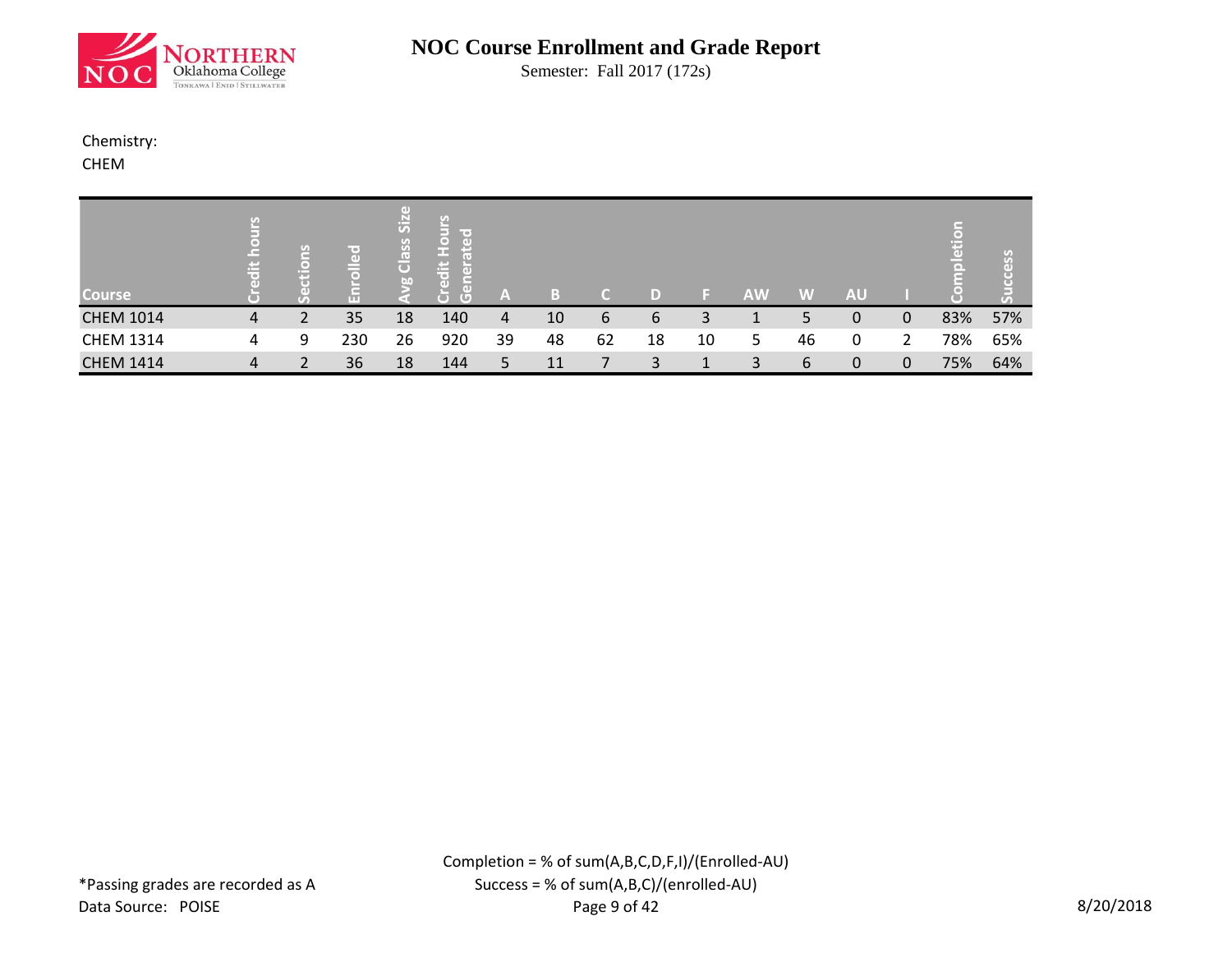

Semester: Fall 2017 (172s)

#### Criminal Justice Administration:

CRMJ

| <b>Course</b>   | 吉  |   | re:<br>$\overline{a}$<br>Гm<br><b>TELE</b> | $\left( \mathrm{d} \right)$<br>SiZ<br>Class<br>bn | San<br>line of<br>$\bullet$<br>$\overline{a}$<br>Е<br>£Ξ<br>ιŧ<br>Œ<br>l5,<br>$\overline{a}$<br>$\overline{G}$<br>О | A  | в  |   | D) |   | <b>AW</b> | VAV/ | <b>AU</b> |              | Ë    | S.  |
|-----------------|----|---|--------------------------------------------|---------------------------------------------------|---------------------------------------------------------------------------------------------------------------------|----|----|---|----|---|-----------|------|-----------|--------------|------|-----|
| <b>CRMJ1113</b> | 3  | 3 | 57                                         | 19                                                | 171                                                                                                                 | 20 | 18 | 4 | b  | כ |           | 3    | 0         | 0            | 93%  | 74% |
| <b>CRMJ1223</b> | 3. |   | 11                                         | 11                                                | 33                                                                                                                  | 2  | 5  |   |    |   | 0         | 0    | 0         | 0            | 100% | 82% |
| <b>CRMJ1523</b> | 3  |   | 20                                         | 20                                                | 60                                                                                                                  | 10 | 6  |   |    | 0 | 1         | 0    | 0         | $\mathbf{0}$ | 95%  | 90% |
| <b>CRMJ2233</b> |    |   | 38                                         | 38                                                | 114                                                                                                                 | 19 | 8  |   |    |   | 0         | 0    | 0         | 0            | 100% | 89% |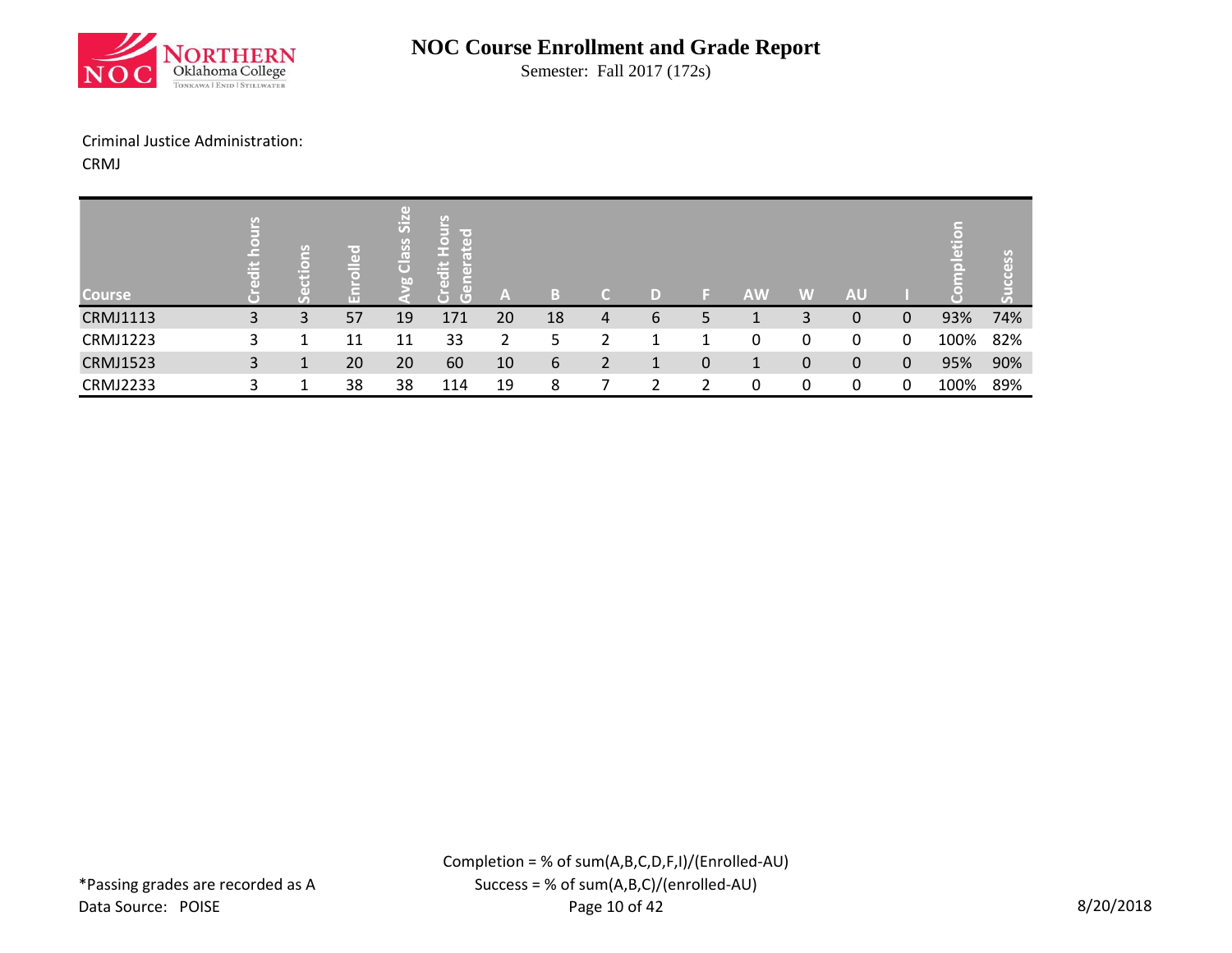

Semester: Fall 2017 (172s)

#### Computer Science:

CS

| <b>Course</b> | 出 | $\Box$<br>p. | 공<br>$\bullet$<br>ш | Œ<br>$\overline{\overline{\overline{\overline{S}}}}$<br>Class<br>bn | ပ္ပ<br>F<br>ਾਕ<br>Tal<br>$\overline{a}$<br>l हैं<br>$\frac{1}{2}$<br>ō<br>lē,<br>Ğ<br>Ū | $\mathbb{A}$ |    |    | D) |    | <b>AW</b> | W  | <b>AU</b> |             | Ξ   | <u>S</u><br>Œ |
|---------------|---|--------------|---------------------|---------------------------------------------------------------------|-----------------------------------------------------------------------------------------|--------------|----|----|----|----|-----------|----|-----------|-------------|-----|---------------|
| CS 1013       | 3 |              | 28                  | 28                                                                  | 84                                                                                      | 6            |    |    | 4  |    | 0         | 9  |           | $\Omega$    | 68% | 50%           |
| CS 1113       | 3 | 13           | 257                 | 20                                                                  | 771                                                                                     | 86           | 52 | 40 | 16 | 11 | 9         | 43 | 0         | 0           | 80% | 69%           |
| CS 2123       | 3 | 5            | 78                  | 16                                                                  | 234                                                                                     | 19           | 17 | 12 | 5. | 6  |           | 18 | 0         | $\mathbf 0$ | 76% | 62%           |
| CS 2313       |   |              | 9                   | 9                                                                   | 27                                                                                      |              |    |    |    | 0  | 0         | 3  | 0         | $\Omega$    | 67% | 56%           |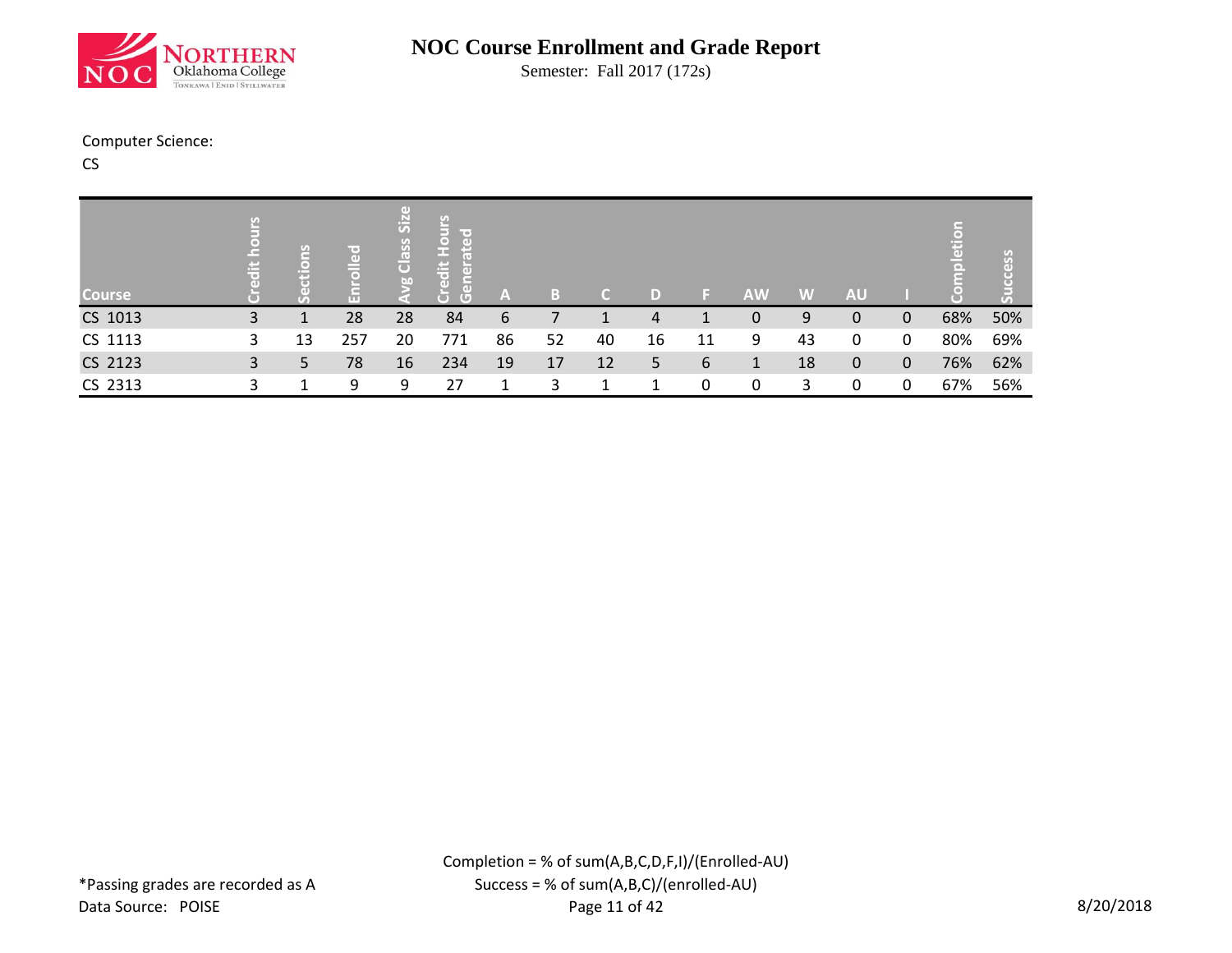

Semester: Fall 2017 (172s)

#### Learning Assistance:

DEVS

| <b>Course</b>   | $\tau_{s1}$<br>$\epsilon$<br>兰 |   | T®)<br>$\left($<br>l o | ПT<br>SiZ<br>Class<br>b | <u>ی</u><br>line of<br>o<br>(e)<br>œ<br>ä<br>T.T.<br>m.<br>ΓøΝ<br>$\overline{G}$<br>Ō | A  | B |   |   |    | <b>AW</b> | VAV. | <b>AU</b> |   | m.<br>Tari | $\alpha$ |
|-----------------|--------------------------------|---|------------------------|-------------------------|---------------------------------------------------------------------------------------|----|---|---|---|----|-----------|------|-----------|---|------------|----------|
| <b>DEVS1101</b> |                                | 6 | 68                     | 11                      | 68                                                                                    | 42 | 8 | 3 | 0 | 0  | 8         |      | 0         | 0 | 78%        | 78%      |
| <b>DEVS1102</b> |                                | 3 | 41                     | 14                      | 82                                                                                    | 19 | 9 | 6 | 3 | ົາ |           | 0    | 0         | 0 | 95%        | 83%      |
| <b>DEVS1112</b> |                                | 2 | 75                     | 25                      | 150                                                                                   | 42 | 6 | 8 | 4 |    |           | 6    | 0         | 0 | 89%        | 75%      |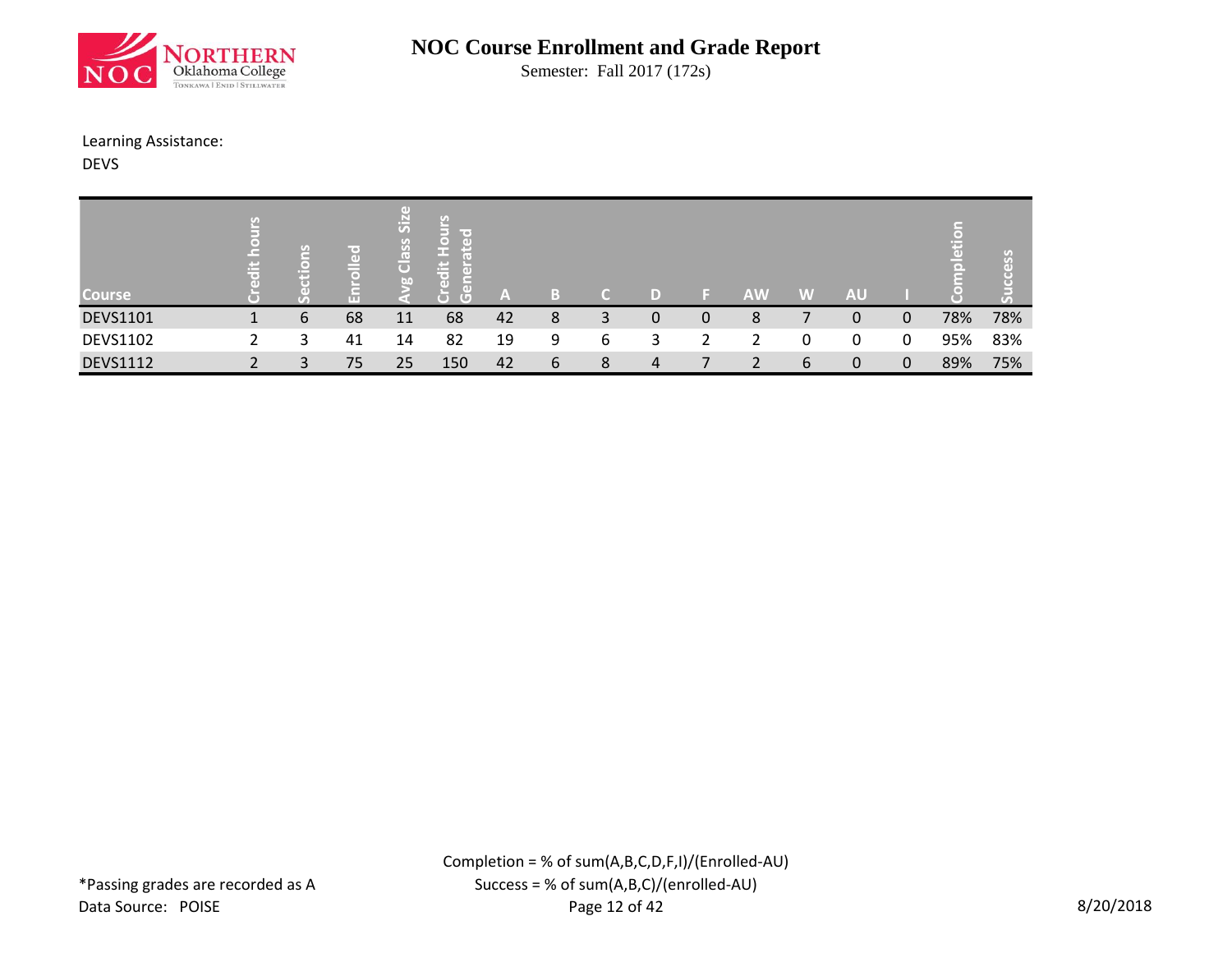

Semester: Fall 2017 (172s)

Digital Media, Animation and Design: DMAD

| <b>Course</b>   | $\ddot{\bar{\sigma}}$ | ဥ           | ၉<br>G<br>īπ | GD)<br>$\overline{\text{Si}}$<br>Class<br>bo | <b>Hours</b><br><b>TO</b><br>ate<br>lite<br>ਨਾ<br>lã,<br>Ğ<br>Ğ | A              | 1 o 1<br>l o) | ۰ | D |   | <b>AW</b> | W | <b>AU</b> |              | Ξ    | ess<br>с |
|-----------------|-----------------------|-------------|--------------|----------------------------------------------|-----------------------------------------------------------------|----------------|---------------|---|---|---|-----------|---|-----------|--------------|------|----------|
| <b>DMAD1113</b> | 3                     |             | 14           | 14                                           | 42                                                              | 6              | 4             |   | ำ | 0 | 0         |   | 0         | 0            | 93%  | 79%      |
| <b>DMAD1213</b> | 3                     |             | 14           | 14                                           | 42                                                              | 8              | 2             | 2 |   | 0 | 0         |   | 0         | 0            | 93%  | 86%      |
| <b>DMAD2313</b> | 3                     | $\mathbf 1$ | 11           | 11                                           | 33                                                              | $\overline{2}$ | 5             | 3 | 0 | 0 | 0         |   | 0         | $\mathbf{0}$ | 91%  | 91%      |
| <b>DMAD2323</b> | 3                     |             | 12           | 12                                           | 36                                                              |                | 1             | 2 | 0 | 0 | 0         | 2 | 0         | 0            | 83%  | 83%      |
| <b>DMAD2343</b> | 3                     |             | 10           | 10                                           | 30                                                              | 6              | 3             |   | 0 | 0 | 0         | 0 | 0         | $\Omega$     | 100% | 100%     |
| <b>DMAD2373</b> | 3                     |             | 10           | 10                                           | 30                                                              | ำ              | 6             | и | 0 | 0 | 0         | 0 | 0         |              | 100% | 90%      |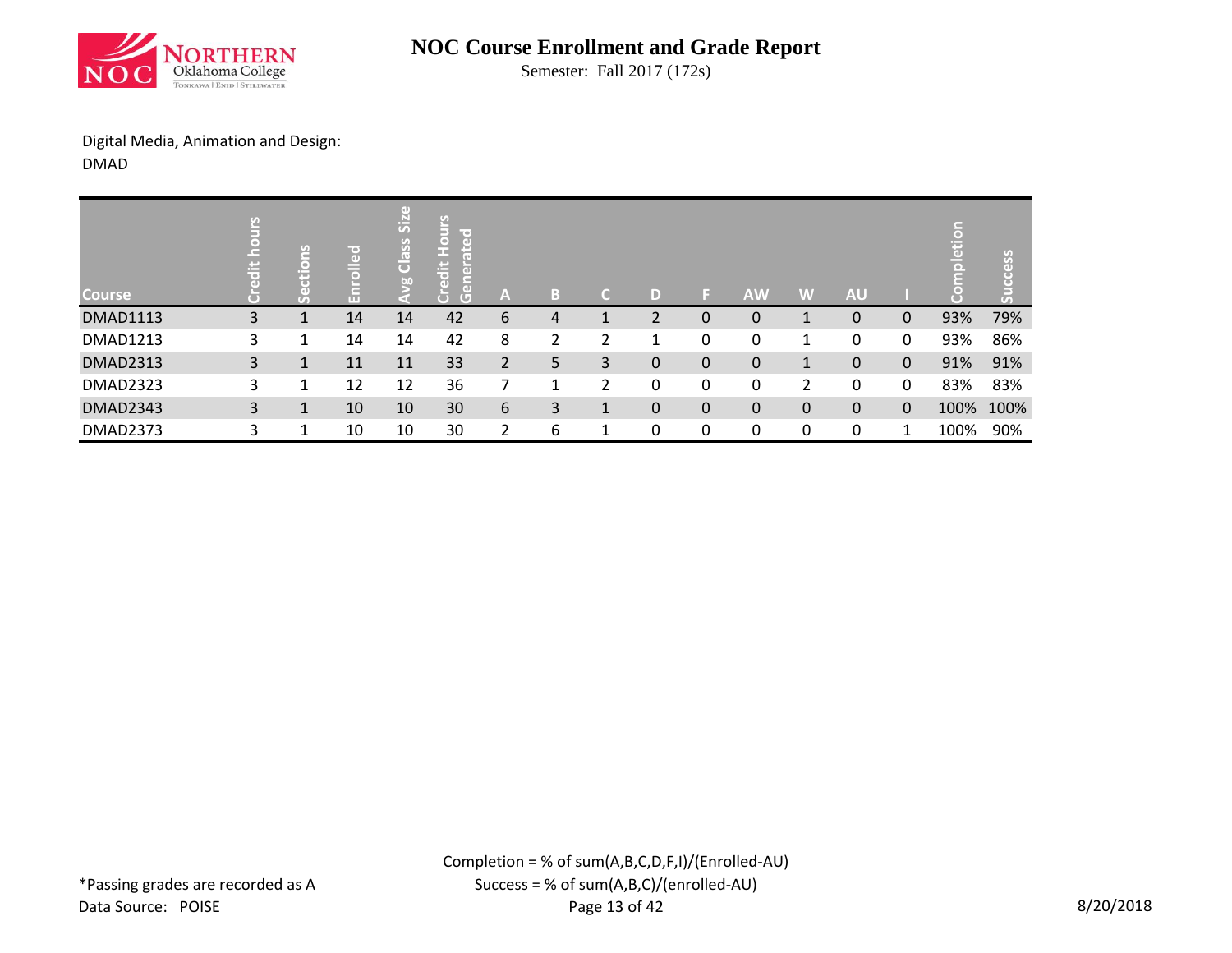

Semester: Fall 2017 (172s)

#### Economics:

ECON

| <b>Course</b>   | <b>Contract</b> |   | ir ext<br>$\left( \mathrm{d} \right)$ | Œ<br>$\ddot{5}$<br>$\sigma$<br>S <sub>6</sub><br>$\overline{C}$<br>bo | le o<br>Γe Β<br><b>The State</b><br>$\pm$<br>пF<br>īΘ,<br>f e Di<br>пn<br>$\Box$ | A  |    |    |   |   | <b>AW</b> | VAV. | AU |   |     | $\epsilon$ |
|-----------------|-----------------|---|---------------------------------------|-----------------------------------------------------------------------|----------------------------------------------------------------------------------|----|----|----|---|---|-----------|------|----|---|-----|------------|
| <b>ECON2113</b> | 3               | ь | 86                                    | 17                                                                    | 258                                                                              | 38 | 27 | 10 | 3 | 3 | 0         |      | 0  | 0 | 94% | 87%        |
| <b>ECON2123</b> |                 |   | 65                                    | 13                                                                    | 195                                                                              | 32 | 16 |    |   |   |           | 6    |    |   | 89% | 85%        |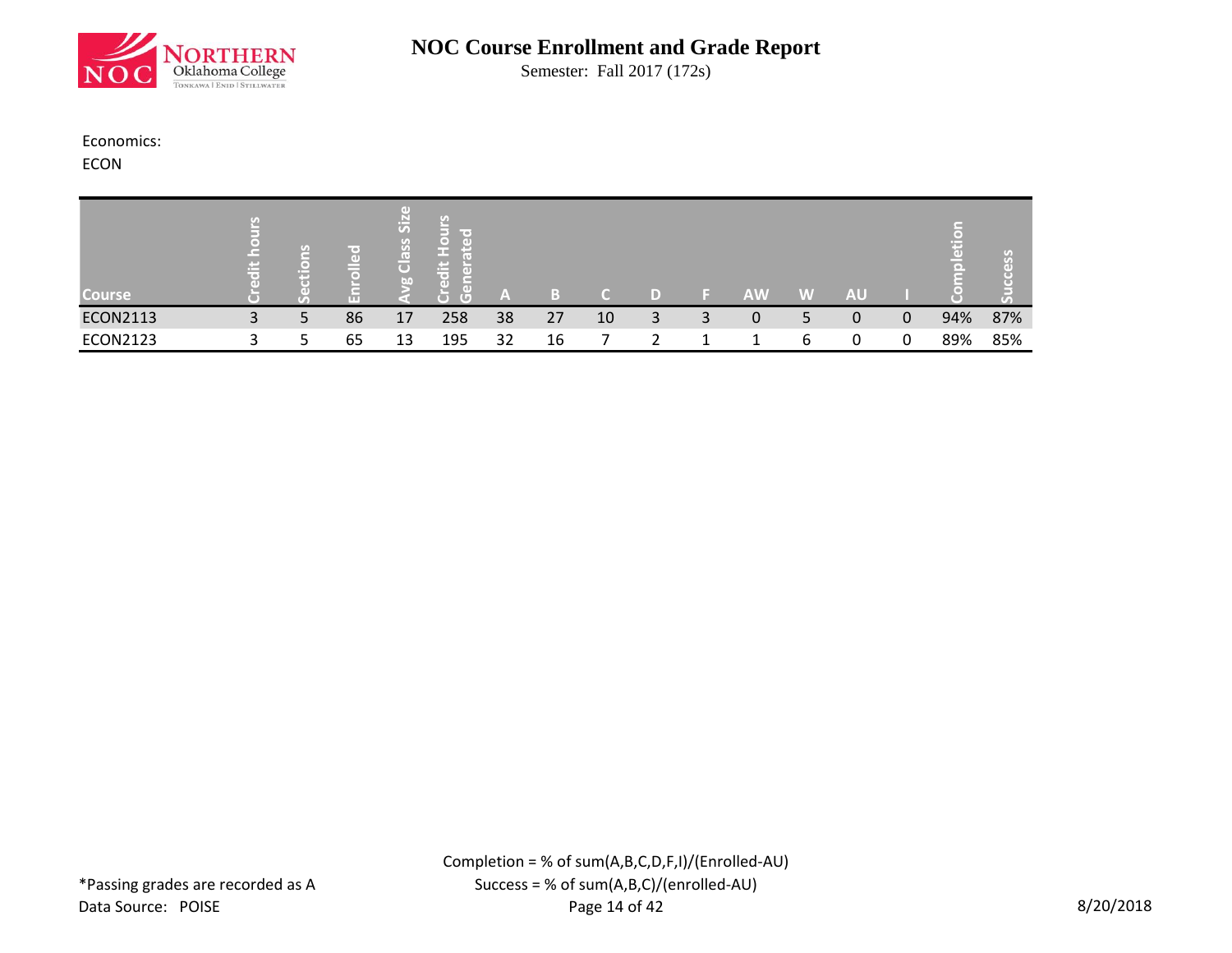

Semester: Fall 2017 (172s)

# English:

ENGL

| <b>Course</b>   | o 1<br>품 |    | ᄝ   | Size<br>Class<br>bo | <b>Hours</b><br>ted<br><b>Fibe</b><br>င်<br>$\overline{G}$ | A   | В   | ٨I           | D  |    | <b>AW</b> | W        | <b>AU</b> |              | K-<br>eti | ccess<br>굶 |
|-----------------|----------|----|-----|---------------------|------------------------------------------------------------|-----|-----|--------------|----|----|-----------|----------|-----------|--------------|-----------|------------|
| <b>ENGL0122</b> | 2        | 11 | 224 | 20                  | 448                                                        | 148 | 34  | 12           | 4  |    |           | 18       | 0         | 0            | 89%       | 87%        |
| <b>ENGL0123</b> | 3        | 6  | 132 | 22                  | 396                                                        | 38  | 26  | 37           | 4  | 4  | 17        | 6        | 0         | 0            | 83%       | 77%        |
| <b>ENGL1113</b> | 3        | 42 | 926 | 22                  | 2778                                                       | 344 | 280 | 121          | 38 | 49 | 40        | 53       | 0         | $\mathbf{1}$ | 90%       | 80%        |
| <b>ENGL1213</b> | 3        | 17 | 318 | 19                  | 954                                                        | 103 | 84  | 33           | 9  | 26 | 17        | 43       | 0         | 3            | 81%       | 69%        |
| <b>ENGL2413</b> | 3        |    | 17  | 17                  | 51                                                         | 14  | 3   | $\mathbf{0}$ | 0  | 0  | 0         | $\Omega$ | $\Omega$  | $\Omega$     | 100%      | 100%       |
| <b>ENGL2433</b> | 3        |    | 9   | 9                   | 27                                                         | 6   |     | 0            | 0  | 0  |           | 0        | 0         | 0            | 89%       | 89%        |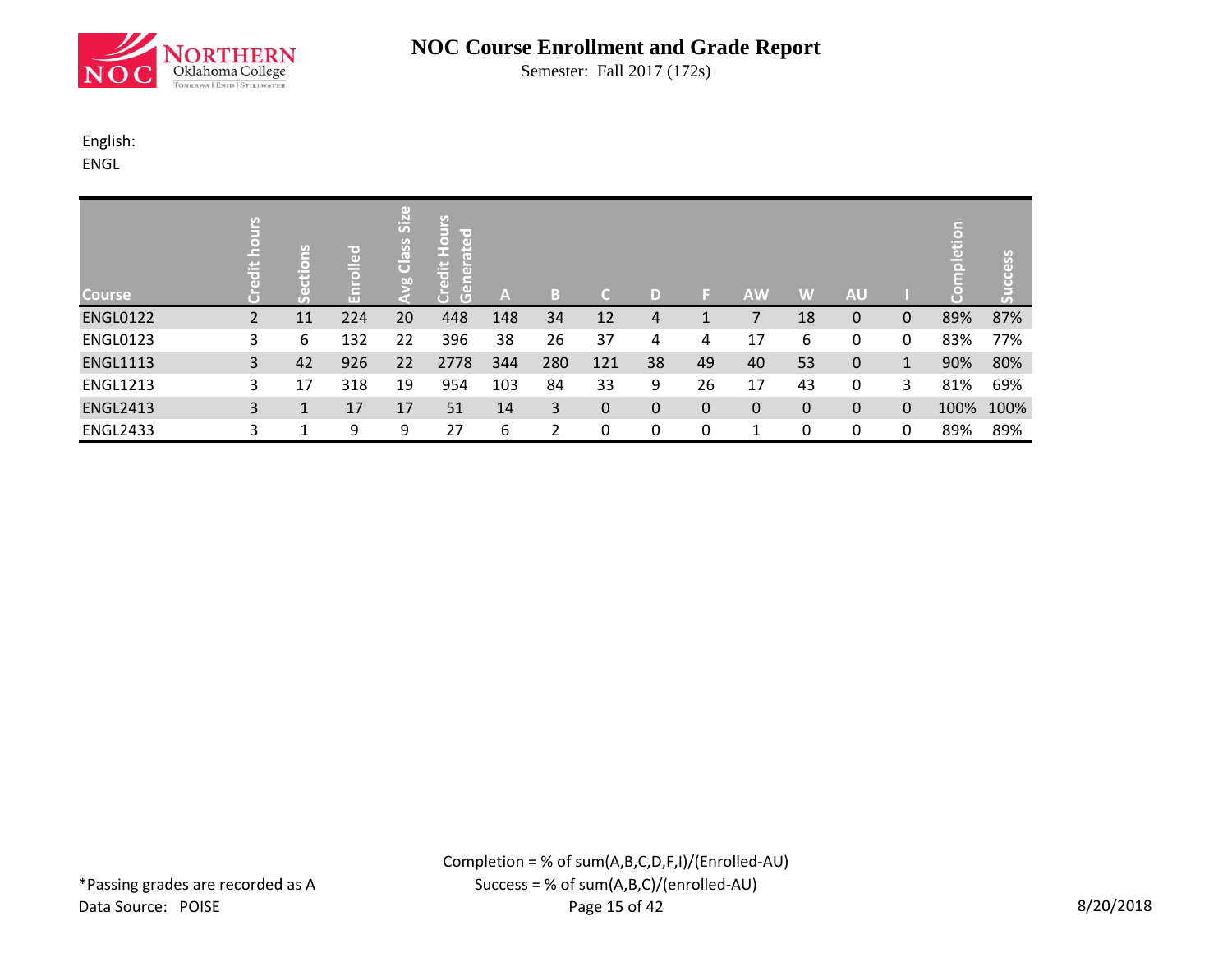

Semester: Fall 2017 (172s)

# Pre-Engineering:

ENGR

| <b>Course</b>   | <b>Property</b><br>œ | $\overline{\phantom{a}}$<br>m | ÆΤ        | $\Box$<br>P<br>洒<br>$\sigma$<br>$\sigma$<br>ÆЧ<br>$\overline{C}$<br>bn | le o<br>œ<br>r.<br>G<br>œ | A  | i m    |  | AW | W | <b>AU</b> |   |     | $(r_A)$ |
|-----------------|----------------------|-------------------------------|-----------|------------------------------------------------------------------------|---------------------------|----|--------|--|----|---|-----------|---|-----|---------|
| <b>ENGR2433</b> | 3                    |                               | 13        | 13                                                                     | 39                        | л. | າ<br>∠ |  |    | b | 0         | 0 | 85% | 77%     |
| <b>ENGR2450</b> |                      |                               | 1 ງ<br>∸∸ | 12                                                                     | 12                        |    |        |  |    |   |           |   | 42% | 42%     |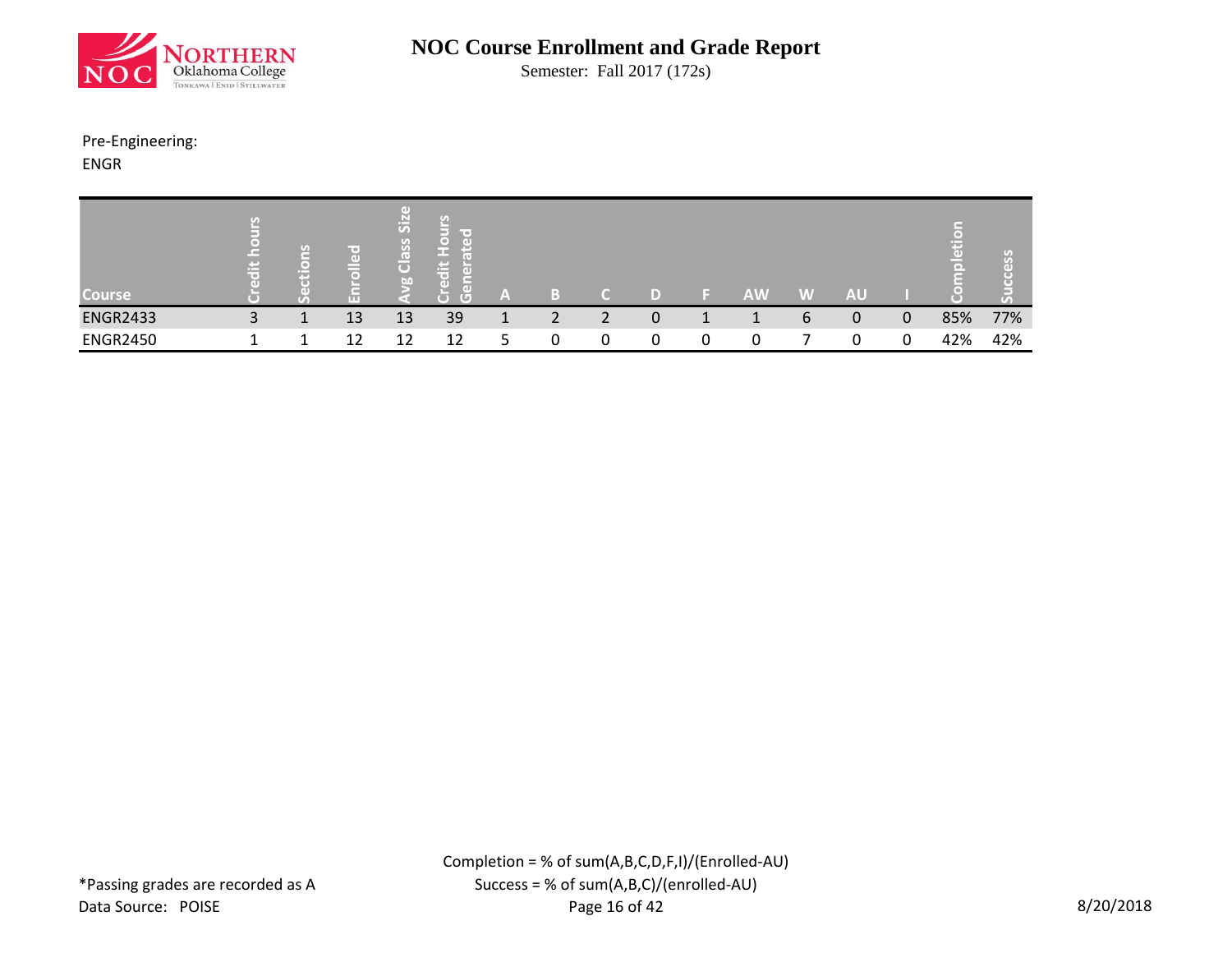

Semester: Fall 2017 (172s)

#### Earth Science:

**ESCI** 

| <b>Course</b>   | τ,<br><b>PO</b><br>$\rightarrow$<br>$\sim$ | U)<br>o۱<br>a ma | m   | GD.<br>$\mathbb{E}$<br>$\overline{u}$<br>S<br>ြီ<br><b>Lan</b> | line of<br><b>Tal</b><br><b>Contract</b><br>œ<br>$\left( 1 \right)$<br>ᢑ<br>τ | A  | Ð  |    |    | AW | A | <b>AU</b> |     | 70<br>m |
|-----------------|--------------------------------------------|------------------|-----|----------------------------------------------------------------|-------------------------------------------------------------------------------|----|----|----|----|----|---|-----------|-----|---------|
| <b>ESCI1214</b> | 4                                          | 14               | 159 | 11                                                             | 636                                                                           | 58 | 53 | 25 | 10 | ∽  |   |           | 95% | 86%     |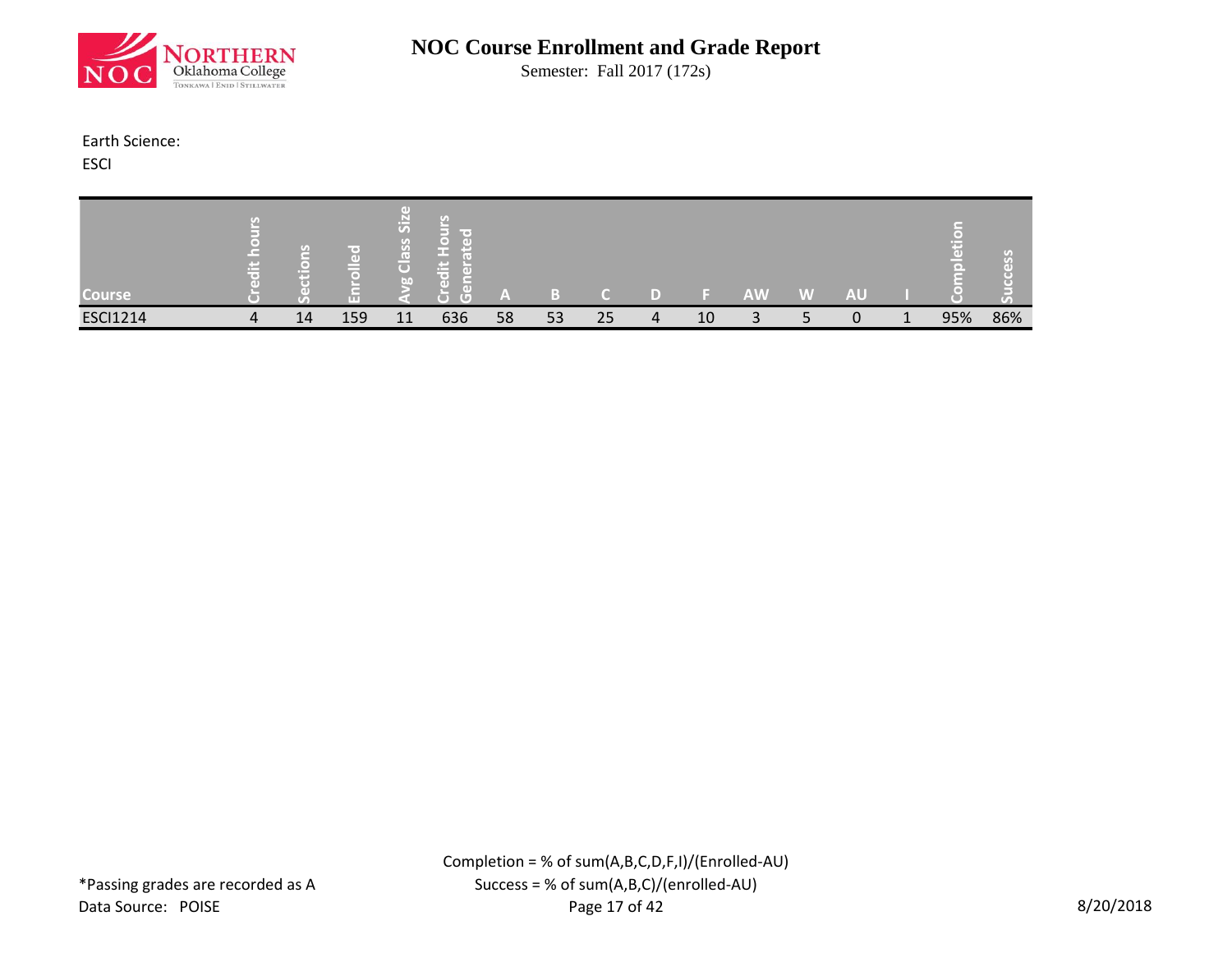

Semester: Fall 2017 (172s)

#### Geography: GEOG

| <b>Course</b> | ۰,۱<br>$\epsilon$<br>$\equiv$ | Œ<br><b>TELE</b> | GD.<br>ြို့<br>$\sigma$<br>$\mathcal{G}$<br>ြီး<br>$b$ <sup>1</sup> | line of<br>a a t<br><b>Contract</b><br>œ<br>П<br><b>G</b><br>$\overline{C}$ | A                   | Ð  |    |                            | <b>AW</b>                | W | AU |   | ÷   | τ,<br>F a 1 |
|---------------|-------------------------------|------------------|---------------------------------------------------------------------|-----------------------------------------------------------------------------|---------------------|----|----|----------------------------|--------------------------|---|----|---|-----|-------------|
| GEOG2253      | $\mathbf{C}$                  | 43               | 14                                                                  | 129                                                                         | $\blacksquare$<br>ے | 14 | 13 | $\boldsymbol{\mathcal{A}}$ | $\overline{\phantom{0}}$ |   |    | 0 | 91% | 74%         |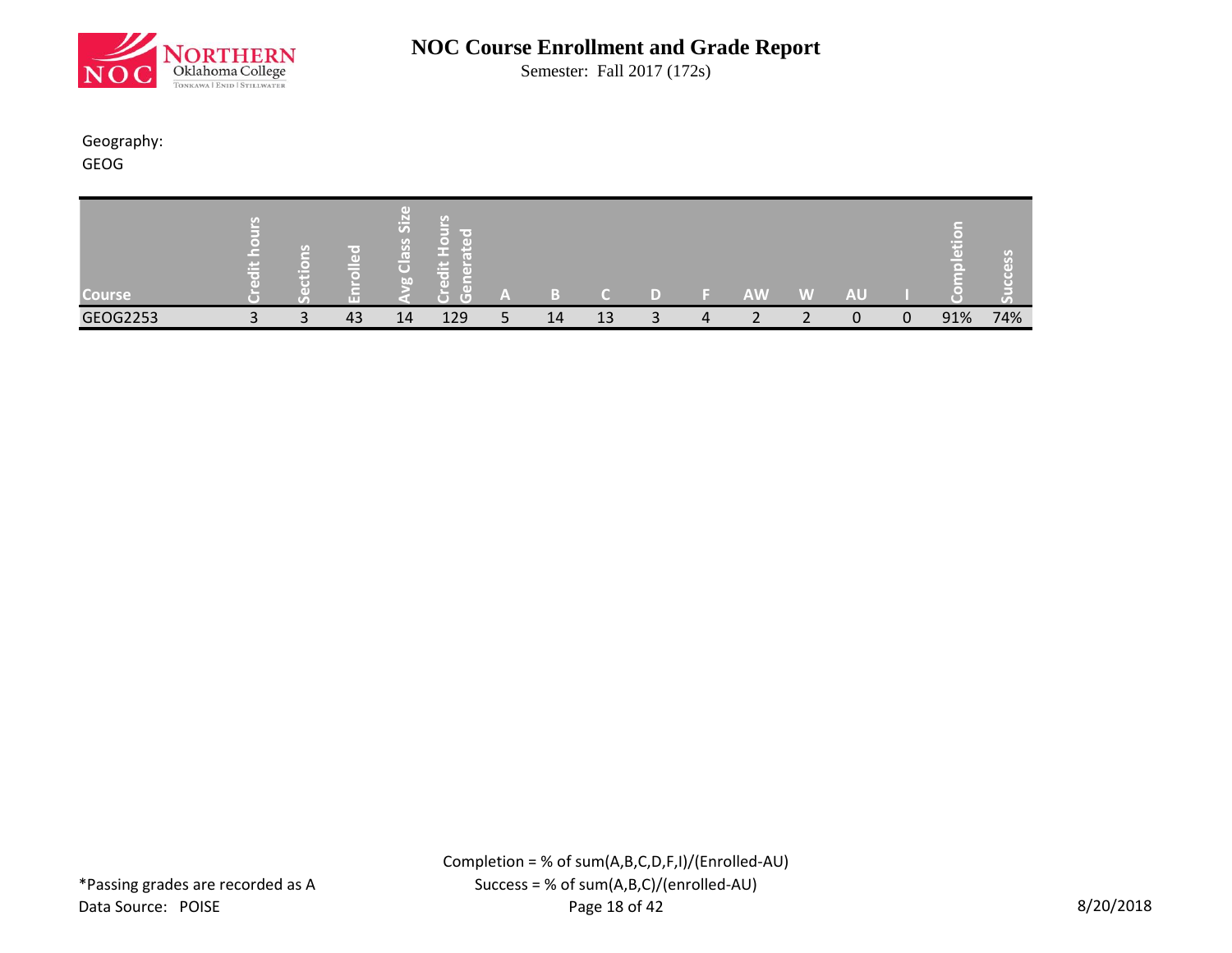

Semester: Fall 2017 (172s)

#### History:

**HIST** 

| <b>Course</b>   | ≝ |    | $\left($ $\right)$<br>$\overline{a}$<br>l (m) | $\left( \mathrm{d} \right)$<br>$\overline{\text{Si}}$<br>Class<br>bn | $rac{1}{2}$<br><b>TO</b><br>$\bullet$<br>GD)<br>E<br>ιŧ<br>ō<br>lã,<br>$\overline{d}$<br>$\overline{G}$<br>O | A   | Ы  |    | D) |    | <b>AW</b> | W  | <b>AU</b> |   | Б   | <u>S</u><br>Œ<br>$\mathfrak{c}_0$ |
|-----------------|---|----|-----------------------------------------------|----------------------------------------------------------------------|--------------------------------------------------------------------------------------------------------------|-----|----|----|----|----|-----------|----|-----------|---|-----|-----------------------------------|
| <b>HIST1113</b> | 3 | 5  | 107                                           | 21                                                                   | 321                                                                                                          | 23  | 42 | 24 | 6  |    | 4         | 5  | 0         |   | 92% | 83%                               |
| <b>HIST1483</b> | 3 | 10 | 246                                           | 25                                                                   | 738                                                                                                          | 100 | 61 | 41 | 10 | 19 |           | 13 | 0         | 0 | 94% | 82%                               |
| <b>HIST1493</b> | 3 | 16 | 379                                           | 24                                                                   | 1137                                                                                                         | 133 | 85 | 69 | 24 | 25 | 11        | 32 | 0         | 0 | 89% | 76%                               |
| <b>HIST2213</b> |   |    | 36                                            | 18                                                                   | 108                                                                                                          | 9   | 13 | 6  |    | 0  |           |    | n         |   | 83% | 78%                               |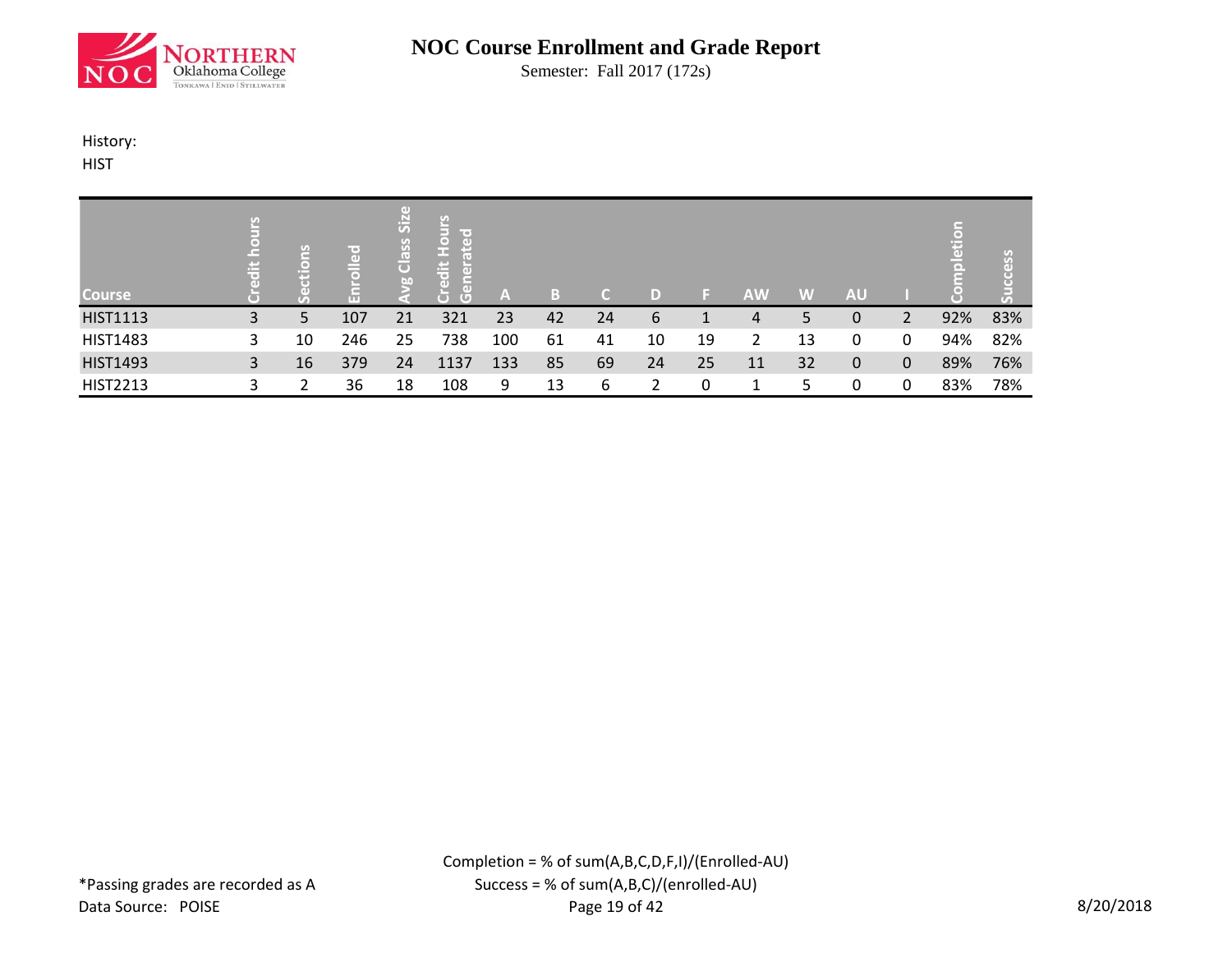

Semester: Fall 2017 (172s)

#### Health Studies:

**HLST** 

| <b>Course</b>   | $-$<br>œ | m<br>Гo<br>m | m<br>ကြံ<br>$\bullet$<br>l On<br>œ<br>$\overline{O}$<br>60 | line of<br>GF<br>$\blacksquare$<br>la st<br><b>Contract</b><br>$\sim$<br>пF<br>GDI<br>$\sqrt{2}$<br>T. | - A |    |  |                  | AV | W | AU |   |     | ا د ۲ |
|-----------------|----------|--------------|------------------------------------------------------------|--------------------------------------------------------------------------------------------------------|-----|----|--|------------------|----|---|----|---|-----|-------|
| <b>HLST1113</b> |          | 67           | 22                                                         | 201                                                                                                    | 23  | 28 |  | $\boldsymbol{A}$ |    |   |    | л | 91% | 82%   |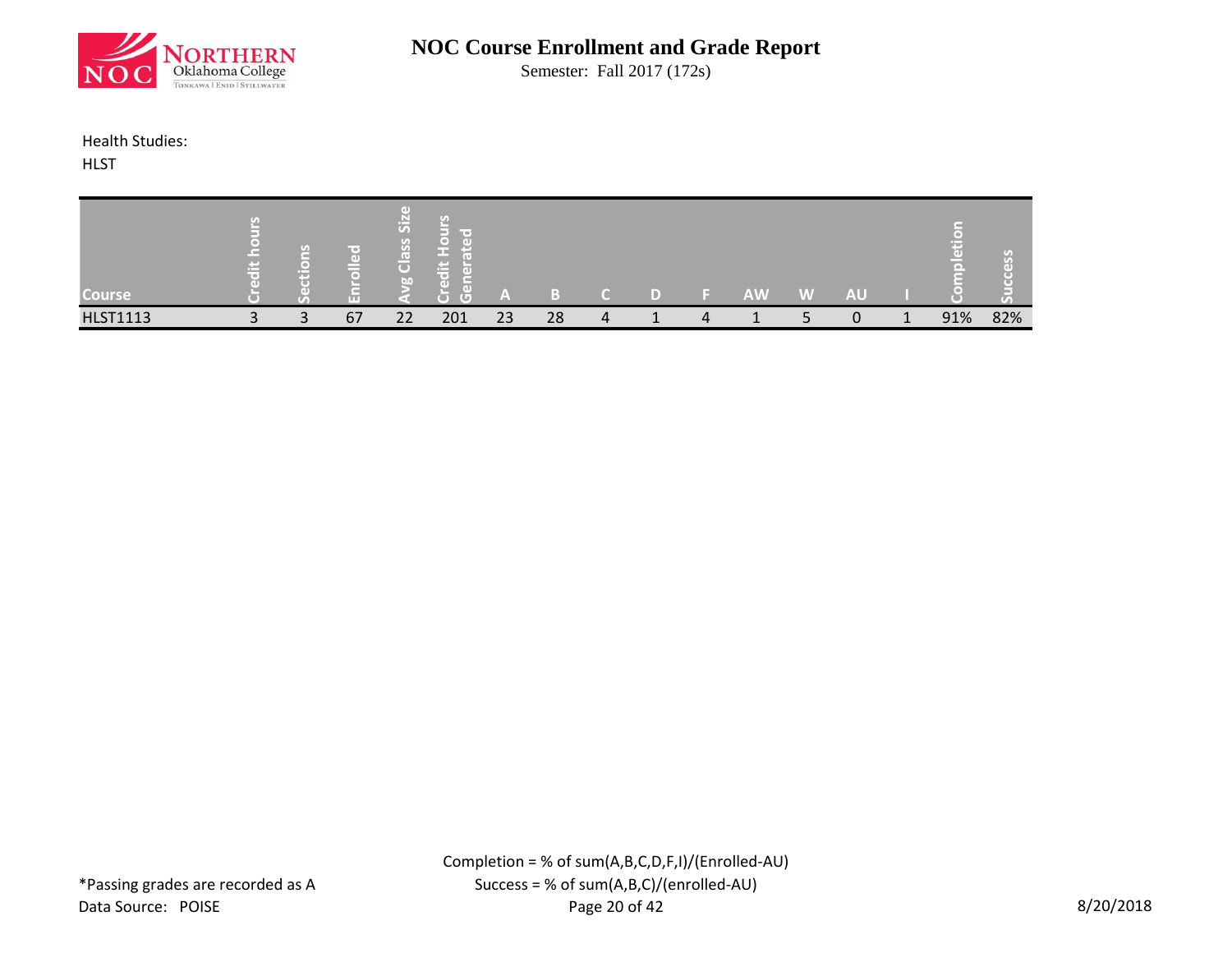

Semester: Fall 2017 (172s)

Health and Physical Education - Activity:

HPEA

| <b>Course</b>   | U.<br>c<br>$\ddot{\vec{a}}$ | ۳<br>(m)<br>н | 공<br>ш | GD)<br>Siz<br>Class<br><b>b.</b> | Sain<br>lines.<br>$\frac{5}{1}$<br>$\overline{a}$<br>ш<br>lä<br>$\overline{d}$<br>$\tilde{5}$<br>$\overline{G}$<br>$\overline{\phantom{a}}$ | A | В | $\mathcal{C}$ | D | IF. | <b>AW</b> | W | <b>AU</b> | (⊜)<br>÷ö | ess<br>$\overline{V_A}$ |
|-----------------|-----------------------------|---------------|--------|----------------------------------|---------------------------------------------------------------------------------------------------------------------------------------------|---|---|---------------|---|-----|-----------|---|-----------|-----------|-------------------------|
| <b>HPEA1221</b> |                             |               |        | #####                            | $\mathbf 0$                                                                                                                                 |   |   |               |   |     |           |   |           |           | ##### #####             |
| <b>HPEA1421</b> |                             |               |        | #####                            | 0                                                                                                                                           |   |   |               |   |     |           |   |           |           | ##### #####             |
| <b>HPEA1521</b> |                             |               |        | #####                            | $\mathbf 0$                                                                                                                                 |   |   |               |   |     |           |   |           |           | ##### #####             |
| <b>HPEA1531</b> |                             |               |        | #####                            | 0                                                                                                                                           |   |   |               |   |     |           |   |           |           | ##### #####             |
| <b>HPEA1561</b> |                             |               |        | #####                            | 0                                                                                                                                           |   |   |               |   |     |           |   |           |           | ##### #####             |
| <b>HPEA2031</b> |                             |               |        | #####                            | 0                                                                                                                                           |   |   |               |   |     |           |   |           |           | ##### #####             |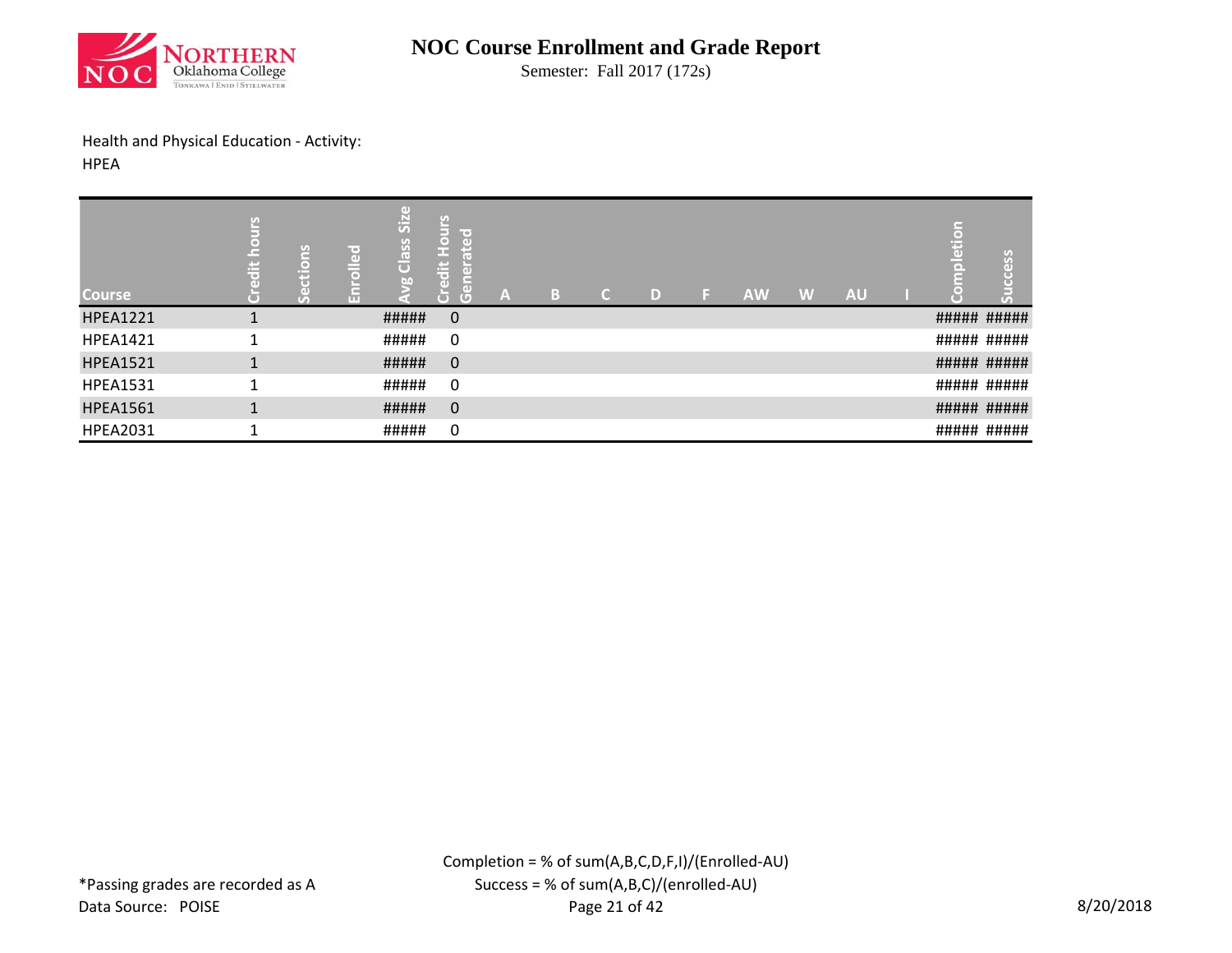

Semester: Fall 2017 (172s)

# Health and Physical Education Theory:

HPET

| <b>Course</b>   | SJIL<br>$\overline{a}$ | Suo            | r = 1<br>$\overline{a}$<br>$\bar{a}$ | Size<br>Class<br>$\leq$ | U)<br><b>Hour:</b><br>lir ed<br>ate<br>ത<br>$\left($<br>ă<br>$\overline{G}$ | A  | B            | C.           | D            | E.             | <b>AW</b>      | W              | <b>AU</b> |          | letion<br>ŢБ<br>$\sqrt{2}$ | cess<br>ōπ |
|-----------------|------------------------|----------------|--------------------------------------|-------------------------|-----------------------------------------------------------------------------|----|--------------|--------------|--------------|----------------|----------------|----------------|-----------|----------|----------------------------|------------|
| <b>HPET1113</b> | 3                      | $\overline{2}$ | 21                                   | 11                      | 63                                                                          | 10 | 7            | 3            | $\Omega$     | 0              | 0              | 1              | 0         | $\Omega$ | 95%                        | 95%        |
| <b>HPET1132</b> | 2                      | $\overline{2}$ | 17                                   | 9                       | 34                                                                          | 12 | 1            | 3            | 1            | 0              | 0              | 0              | 0         | 0        | 100%                       | 94%        |
| <b>HPET1223</b> | 3                      | $\mathbf{3}$   | 56                                   | 19                      | 168                                                                         | 14 | 18           | 8            | 6            | $\mathbf{1}$   | $\overline{2}$ | 7              | $\Omega$  | 0        | 84%                        | 71%        |
| <b>HPET1232</b> | $\overline{2}$         | 2              | 9                                    | 5                       | 18                                                                          | 9  | 0            | $\mathbf{0}$ | 0            | 0              | 0              | 0              | 0         | 0        | 100%                       | 100%       |
| <b>HPET1233</b> | 3                      | $\overline{2}$ | 12                                   | 6                       | 36                                                                          | 12 | 0            | $\mathbf 0$  | $\mathbf 0$  | 0              | 0              | 0              | 0         | 0        | 100%                       | 100%       |
| <b>HPET1950</b> | $\overline{2}$         | 2              | 10                                   | 5                       | 20                                                                          | 8  | $\mathbf{0}$ | 1            | 0            | 1              | 0              | 0              | 0         | 0        | 100%                       | 90%        |
| <b>HPET1952</b> | $\overline{2}$         | $\overline{2}$ | 16                                   | 8                       | 32                                                                          | 4  | 5            | 3            | $\mathbf{1}$ | $\overline{2}$ | 0              | $\mathbf{1}$   | 0         | $\Omega$ | 94%                        | 75%        |
| <b>HPET2212</b> | 2                      | 4              | 55                                   | 14                      | 110                                                                         | 36 | 13           | 3            | 0            | 0              | $\mathbf{1}$   | $\overline{2}$ | 0         | 0        | 95%                        | 95%        |
| <b>HPET2382</b> | $\overline{2}$         | $\overline{2}$ | 6                                    | 3                       | 12                                                                          | 5  | $\mathbf{1}$ | $\Omega$     | $\mathbf 0$  | 0              | 0              | $\Omega$       | 0         | $\Omega$ | 100%                       | 100%       |
| <b>HPET2633</b> | 3                      | 2              | 14                                   | 7                       | 42                                                                          | 9  | $\mathbf{0}$ | 3            | 0            | 1              | 0              | 1              | 0         | 0        | 93%                        | 86%        |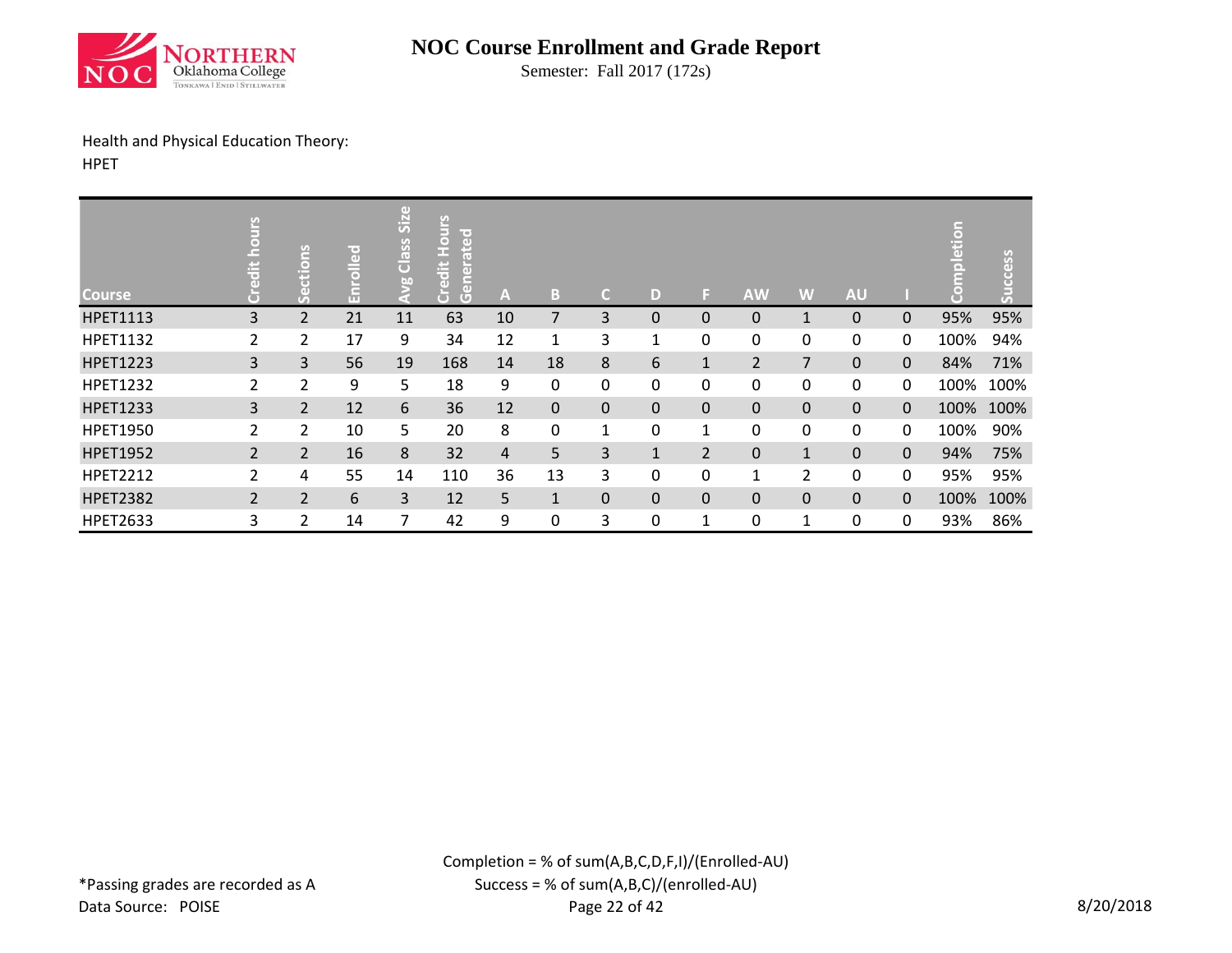

Semester: Fall 2017 (172s)

#### Humanities:

HUMN

| <b>Course</b>   | ät | Æ | ¦r ∞j<br>$\overline{a}$<br>l (m) | $\left( \mathrm{d} \right)$<br>$\overline{\text{Si}}$<br>Class<br>bn | $rac{1}{2}$<br><b>TO</b><br>$\circ$<br>Œ.<br>E<br>£Ξ<br>ä<br>$\overline{a}$<br>lã,<br>m.<br>$\overline{G}$<br>O | A  | в  |   | D) |   | <b>AW</b> | W | <b>AU</b> |   | Е   | <u>S</u><br>Œ<br>$\mathfrak{c}_0$ |
|-----------------|----|---|----------------------------------|----------------------------------------------------------------------|-----------------------------------------------------------------------------------------------------------------|----|----|---|----|---|-----------|---|-----------|---|-----|-----------------------------------|
| <b>HUMN1133</b> | 3  |   | 65                               | 33                                                                   | 195                                                                                                             | 36 | 18 | b | 0  | 0 |           |   | 0         |   | 94% | 92%                               |
| <b>HUMN2103</b> | 3  |   | 40                               | 20                                                                   | 120                                                                                                             | 16 | 12 | 5 | 4  |   |           | 0 | 0         | 0 | 95% | 83%                               |
| <b>HUMN2113</b> | 3  |   | 60                               | 30                                                                   | 180                                                                                                             | 27 | 11 | 6 | 3  | 4 | 3         | 6 | 0         | 0 | 85% | 73%                               |
| <b>HUMN2223</b> |    |   | 20                               | 20                                                                   | 60                                                                                                              | 6  | 2  |   | 4  | ຊ |           | 0 | n         |   | 95% | 60%                               |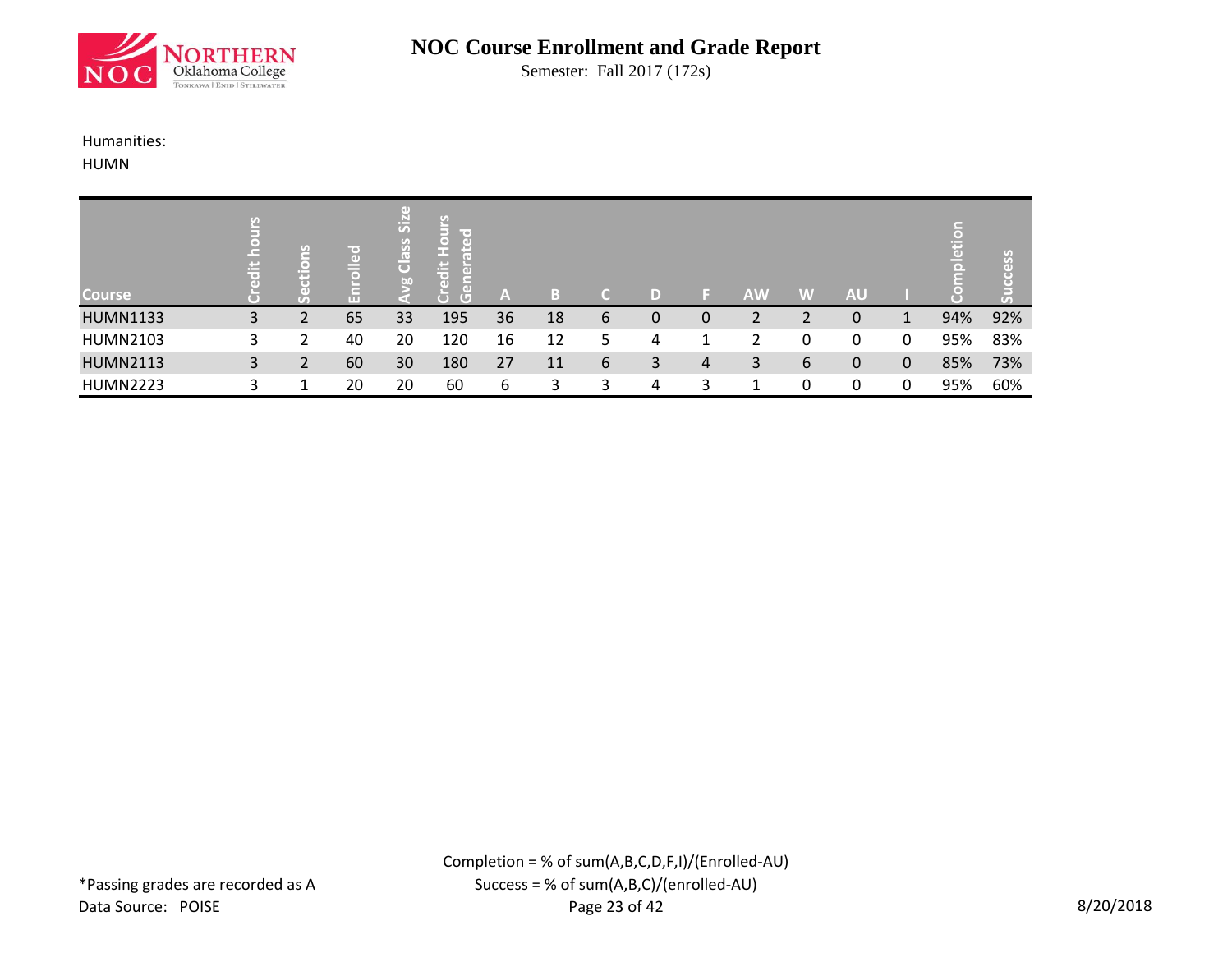

Semester: Fall 2017 (172s)

#### Journalism:

JOUR

| <b>Course</b>   | <b>Part of</b><br>œ | ir o i<br>$\Box$ | $\left( \mathrm{d} \right)$<br>Si <sub>2</sub><br>Class<br>b <sub>0</sub> | φ<br>lir oʻ<br>$\Box$<br>ſ«<br>出<br>Œ<br>T O'<br>$\overline{a}$<br>O)<br>$\overline{G}$<br>Ō | A |   |          |   |   | <b>AW</b> | VAV. | AU |   | пD   | $\alpha$ |
|-----------------|---------------------|------------------|---------------------------------------------------------------------------|----------------------------------------------------------------------------------------------|---|---|----------|---|---|-----------|------|----|---|------|----------|
| <b>JOUR1013</b> | 3                   | 10               | 10                                                                        | 30                                                                                           |   | 3 | 3        |   | 0 | 0         | 0    | 0  |   | 100% | 80%      |
| <b>JOUR1123</b> | 3                   | 8                | 8                                                                         | 24                                                                                           |   |   |          |   | 0 | 0         |      |    | 0 | 88%  | 75%      |
| <b>JOUR2240</b> |                     |                  | 11                                                                        | 11                                                                                           | 9 |   | $\Omega$ | 0 | 0 | 0         | 0    | 0  | 0 | 100% | 100%     |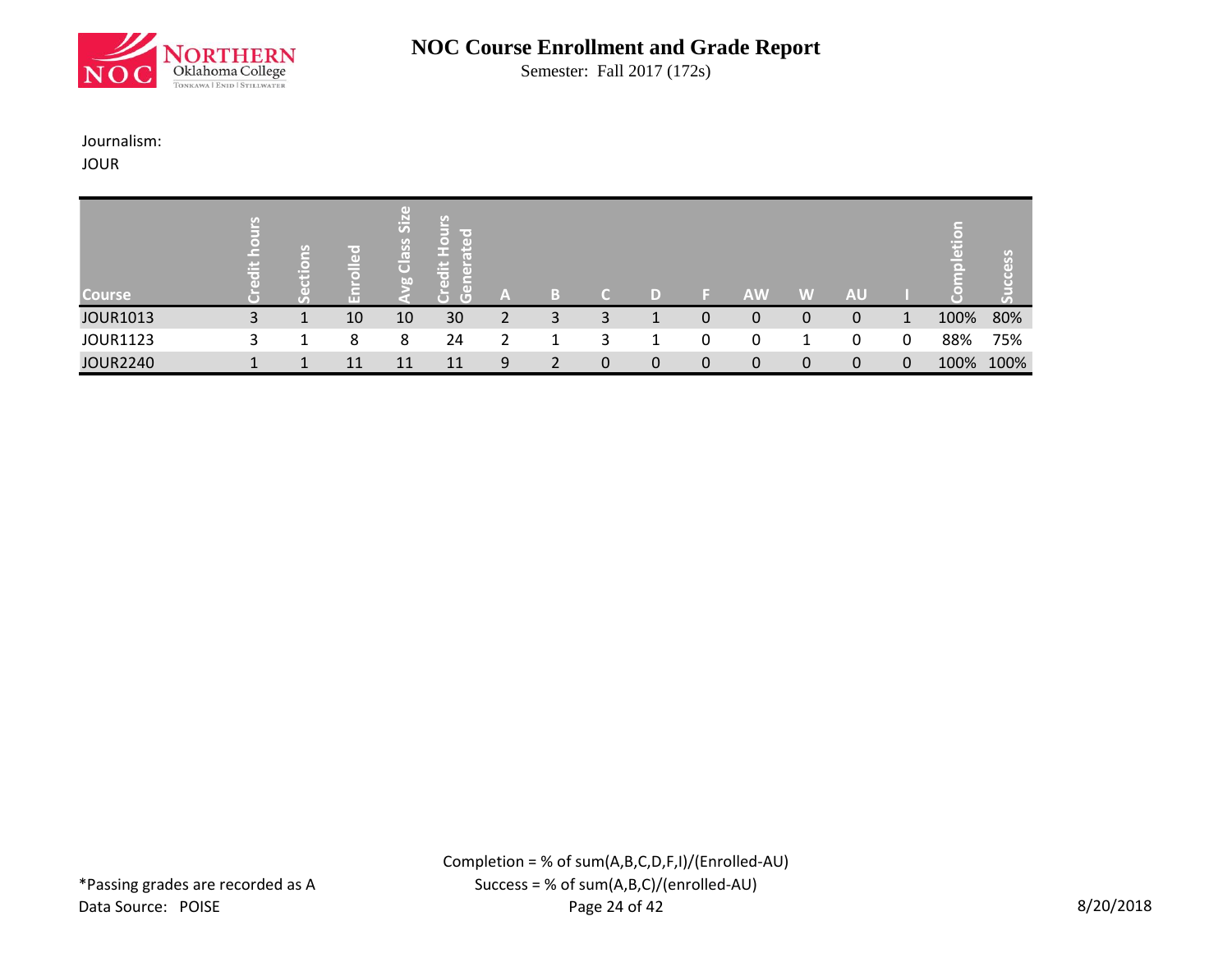

Semester: Fall 2017 (172s)

#### Languague LANG

| <b>Course</b>    | <b>COLLECT</b> | Œ<br>mп | m<br>$ \vec{5} $<br>$\bullet$<br>$\mathcal{G}$<br><u> පී</u><br>60 | line of<br>ГŧГ<br><b>Contract</b><br>n –<br>o<br><b>IG</b><br><b>TO</b> | A | $\mathbb{R}$ |  |   | <b>AW</b> | W | <b>AU</b> |        |      | $\lceil \cdot \rfloor$<br>T. |
|------------------|----------------|---------|--------------------------------------------------------------------|-------------------------------------------------------------------------|---|--------------|--|---|-----------|---|-----------|--------|------|------------------------------|
| <b>LANG 1125</b> |                | 14      | 14                                                                 | 70                                                                      | 4 |              |  | 0 | 0         | 0 |           | n<br>U | 100% | 100%                         |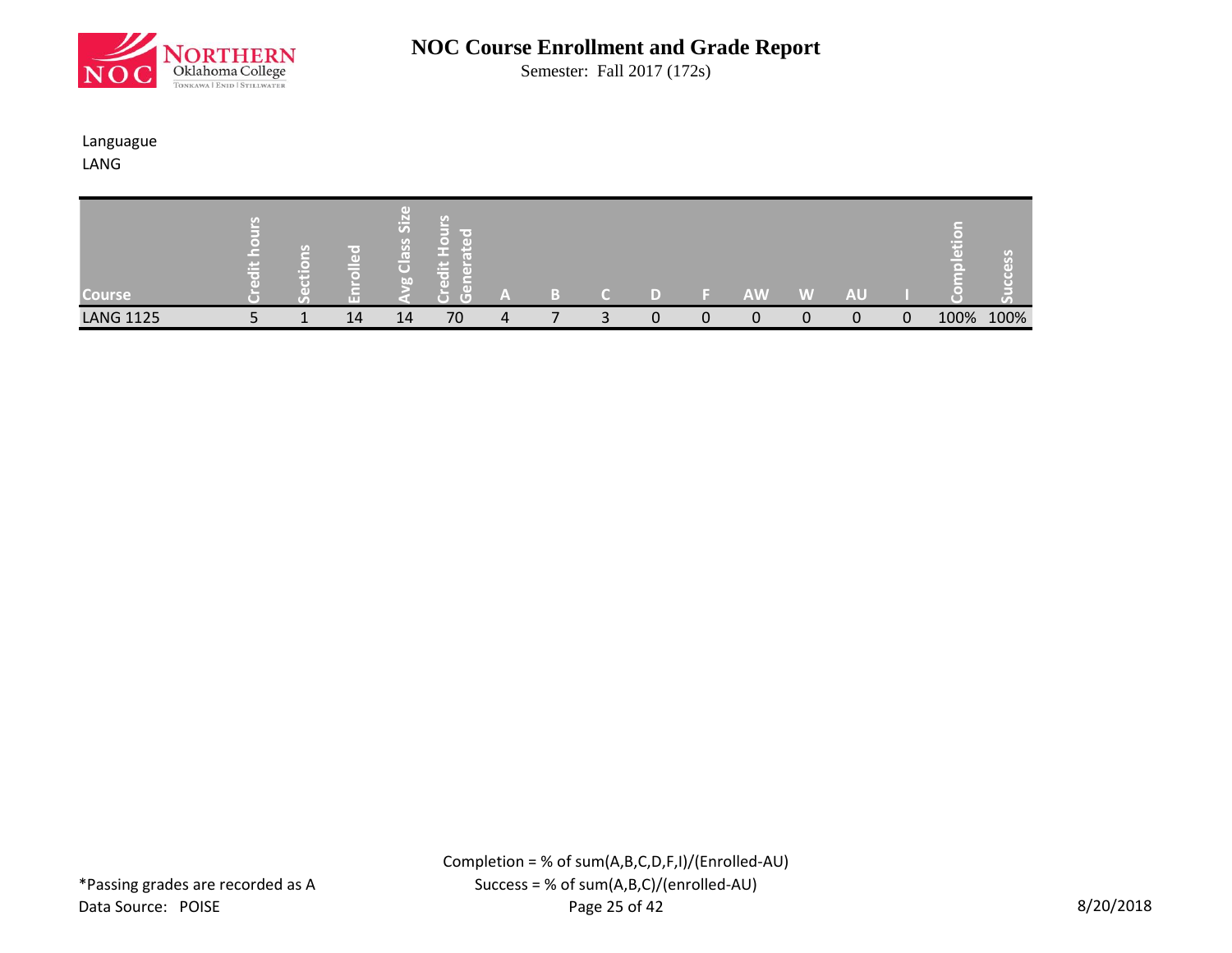

Semester: Fall 2017 (172s)

#### Literature:

LIT

| <b>Course</b>   | 出 | $\Box$<br>ю | ဥ္ပ<br>$\bullet$<br>m | пn<br>$\overline{\text{Si}}$<br>Class<br>bn | ို<br>E<br>ਾਕ<br>$\overline{a}$<br>$\overline{\bullet}$<br>l Fa<br>edit<br>$\overline{a}$<br>len<br>Gen<br>$\overline{C}$ | $\mathbb{A}$ |    |              | D) |   | <b>AW</b> | W | <b>AU</b> |              | n a | <u>S</u><br>GТ |
|-----------------|---|-------------|-----------------------|---------------------------------------------|---------------------------------------------------------------------------------------------------------------------------|--------------|----|--------------|----|---|-----------|---|-----------|--------------|-----|----------------|
| <b>LIT 2113</b> | 3 |             | 11                    | 11                                          | 33                                                                                                                        | 6            |    |              | 0  |   |           | 0 | 0         | 0            | 91% | 73%            |
| LIT 2413        | 3 | 5           | 69                    | 14                                          | 207                                                                                                                       | 40           | 14 | 3            | 3  | ำ |           | 4 | 0         | 1            | 91% | 83%            |
| LIT 2653        | 3 |             | 15                    | 15                                          | 45                                                                                                                        | 9            | 4  | $\mathbf{0}$ | 0  | 0 |           |   | 0         | $\mathbf{0}$ | 87% | 87%            |
| <b>LIT 2773</b> | 3 |             | 10                    | 10                                          | 30                                                                                                                        |              |    | 0            | 0  | 0 | 0         |   | ∩         | $\mathbf{0}$ | 90% | 90%            |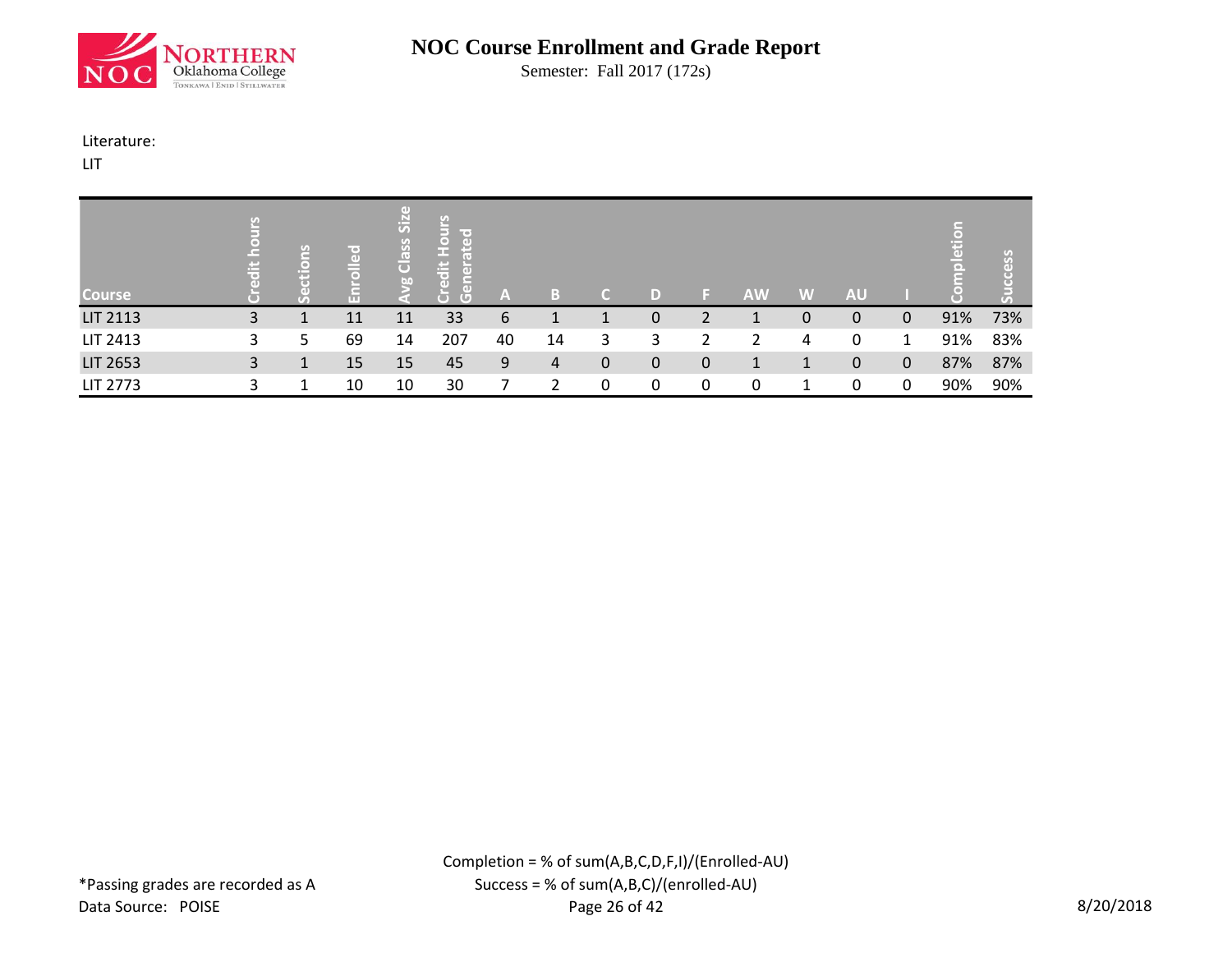

Semester: Fall 2017 (172s)

#### Mathematics:

MATH

| <b>Course</b>   | <b>SJNO</b><br>Credit h | ons<br>Ë<br>မိ | ဥ<br><u>آق</u><br>룹 | Class Size<br><b>So</b><br>91 | Hours<br>rated<br>Credit I<br>$\overline{a}$<br>Gen | A   | B.  | $\mathsf{C}$   | D            | F. | <b>AW</b>      | W            | <b>AU</b>    |              | mpletion<br>8 | Success |
|-----------------|-------------------------|----------------|---------------------|-------------------------------|-----------------------------------------------------|-----|-----|----------------|--------------|----|----------------|--------------|--------------|--------------|---------------|---------|
| <b>MATH0021</b> | $\mathbf{1}$            | 3              | 45                  | 15                            | 45                                                  | 20  | 11  | $\overline{7}$ | $\mathbf{1}$ | 1  | 0              | 5            | $\Omega$     | $\mathbf{0}$ | 89%           | 84%     |
| <b>MATH0023</b> | 3                       | 13             | 282                 | 22                            | 846                                                 | 57  | 68  | 62             | 29           | 21 | 12             | 33           | 0            | 0            | 84%           | 66%     |
| <b>MATH0031</b> | $\mathbf{1}$            | 4              | 82                  | 21                            | 82                                                  | 26  | 21  | 16             | 9            | 3  | $\overline{2}$ | 5            | $\mathbf{0}$ | $\mathbf{0}$ | 91%           | 77%     |
| <b>MATH0122</b> | $\overline{2}$          | 19             | 357                 | 19                            | 714                                                 | 179 | 53  | 22             | 12           | 6  | 22             | 62           | 0            | 1            | 76%           | 71%     |
| <b>MATH0123</b> | 3                       | 8              | 202                 | 25                            | 606                                                 | 30  | 51  | 56             | 30           | 15 | $\mathbf{1}$   | 19           | $\Omega$     | $\mathbf 0$  | 90%           | 68%     |
| <b>MATH1483</b> | 3                       | 6              | 168                 | 28                            | 504                                                 | 44  | 39  | 37             | 22           | 7  | 5              | 14           | 0            | 0            | 89%           | 71%     |
| <b>MATH1493</b> | 3                       | 6              | 108                 | 18                            | 324                                                 | 24  | 32  | 17             | 11           | 12 | $\overline{2}$ | 10           | $\Omega$     | $\mathbf{0}$ | 89%           | 68%     |
| <b>MATH1513</b> | 3                       | 47             | 1217                | 26                            | 3651                                                | 275 | 263 | 228            | 105          | 75 | 63             | 208          | 0            | 0            | 78%           | 63%     |
| <b>MATH1613</b> | 3                       | 5              | 74                  | 15                            | 222                                                 | 22  | 13  | 18             | 5            | 5  | $\overline{2}$ | 9            | $\Omega$     | $\mathbf{0}$ | 85%           | 72%     |
| <b>MATH2023</b> | 3                       | 14             | 318                 | 23                            | 954                                                 | 105 | 74  | 62             | 20           | 8  | 6              | 42           | 0            | 1            | 85%           | 76%     |
| <b>MATH2145</b> | 5                       | $\mathbf{1}$   | 20                  | 20                            | 100                                                 | 12  | 3   | $\overline{2}$ | 1            | 1  | 1              | $\Omega$     | $\Omega$     | $\mathbf{0}$ | 95%           | 85%     |
| <b>MATH2155</b> | 5                       | $\overline{2}$ | 21                  | 11                            | 105                                                 | 10  | 3   | 4              | 0            | 2  |                | 1            | 0            | 0            | 90%           | 81%     |
| <b>MATH2243</b> | 3                       | $\mathbf{1}$   | 8                   | 8                             | 24                                                  | 5   | 1   | $\mathbf{1}$   | 0            | 0  | 0              | $\mathbf{1}$ | $\Omega$     | $\mathbf{0}$ | 88%           | 88%     |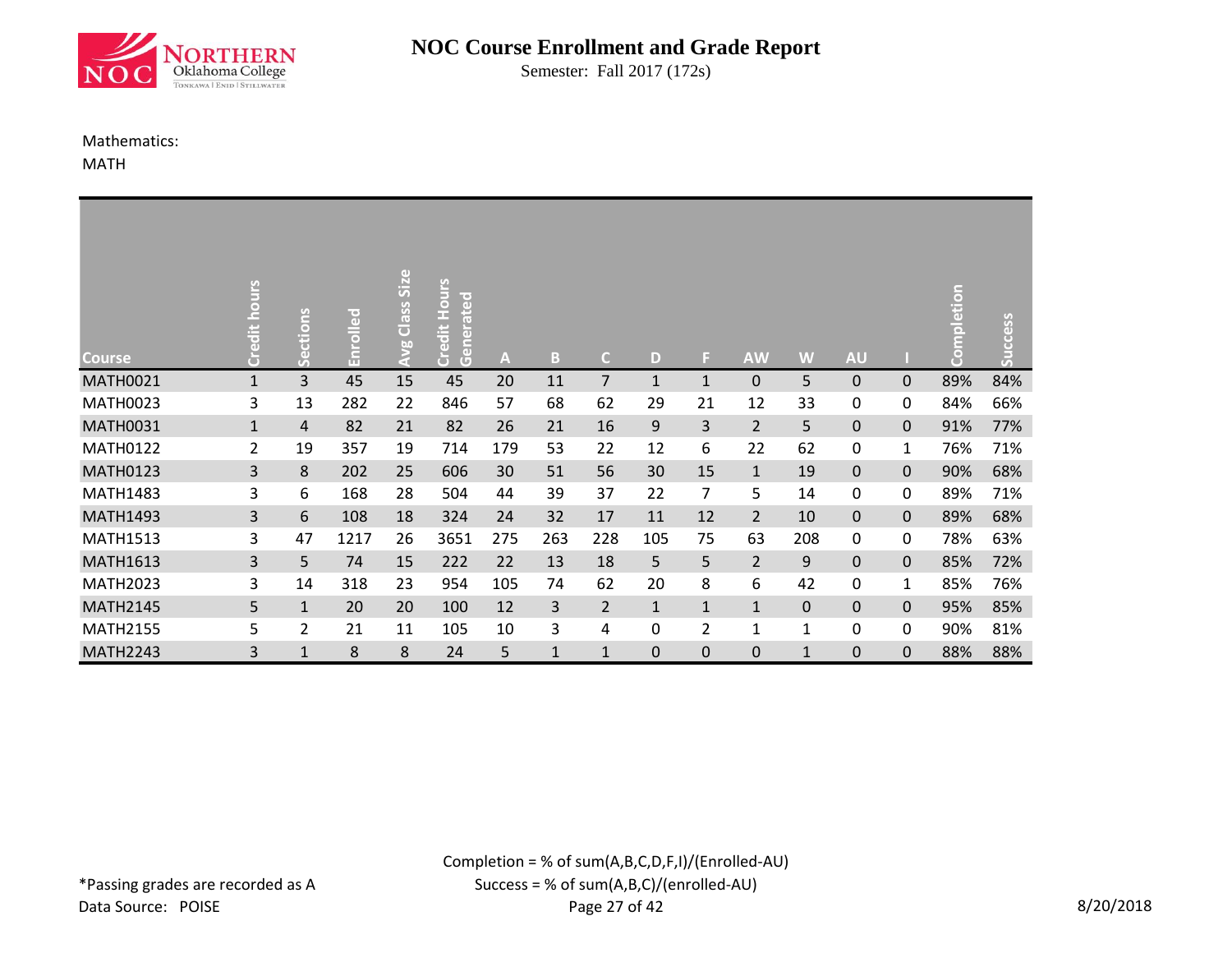

Semester: Fall 2017 (172s)

#### Music:

MUSC

| <b>Course</b>   | Credit hours | Sections       | Enrolled       | <b>Avg Class Size</b> | Hours<br>rated<br>Credit I<br>len<br>Gen | A              | B              | $\mathsf{C}$   | D            | ы | <b>AW</b>    | W              | <b>AU</b>    |                | mpletion<br>ဒိ | Success |
|-----------------|--------------|----------------|----------------|-----------------------|------------------------------------------|----------------|----------------|----------------|--------------|---|--------------|----------------|--------------|----------------|----------------|---------|
| <b>MUSC1113</b> | 3            | $\overline{7}$ | 158            | 23                    | 474                                      | 87             | 25             | 20             | 8            | 4 | 4            | 8              | 0            | $\overline{2}$ | 92%            | 84%     |
| <b>MUSC1131</b> | $\mathbf{1}$ | $\mathbf{1}$   | 9              | 9                     | 9                                        | $\overline{2}$ | 5              | $\overline{2}$ | 0            | 0 | 0            | 0              | 0            | 0              | 100%           | 100%    |
| <b>MUSC1133</b> | 3            | $\mathbf{1}$   | 10             | 10                    | 30                                       | 4              | $\overline{2}$ | $\mathbf{1}$   | $\mathbf{1}$ | 0 | $\mathbf 0$  | $\overline{2}$ | 0            | $\mathbf 0$    | 80%            | 70%     |
| <b>MUSC1210</b> | $\mathbf{1}$ | $\mathbf{1}$   | 2              | $\overline{2}$        | $\overline{2}$                           | 1              | 1              | 0              | 0            | 0 | 0            | 0              | 0            | 0              | 100%           | 100%    |
| <b>MUSC1221</b> | $\mathbf{1}$ | $1\,$          | $\mathbf{1}$   | $\mathbf{1}$          | $\mathbf{1}$                             | $\mathbf 0$    | $\mathbf 0$    | $\mathbf 0$    | 0            | 0 | $\mathbf 0$  | $\mathbf 0$    | 0            | $\mathbf{1}$   | 100%           | 0%      |
| <b>MUSC1350</b> | $\mathbf{1}$ | $\mathbf{1}$   | $\overline{2}$ | $\overline{2}$        | $\overline{2}$                           | $\overline{2}$ | $\mathbf{0}$   | 0              | 0            | 0 | 0            | 0              | 0            | 0              | 100%           | 100%    |
| <b>MUSC1550</b> | $\mathbf{1}$ | $\mathbf{1}$   | $\overline{2}$ | $\overline{2}$        | $\overline{2}$                           | $\mathbf{1}$   | $\mathbf 0$    | $\mathbf 0$    | $\mathbf 0$  | 0 | $\pmb{0}$    | $\mathbf{1}$   | 0            | $\mathbf 0$    | 50%            | 50%     |
| <b>MUSC1610</b> | $\mathbf{1}$ | 3              | 25             | 8                     | 25                                       | 18             | 5              | 0              | 0            | 0 | 0            | 2              | 0            | 0              | 92%            | 92%     |
| <b>MUSC1611</b> | $\mathbf{1}$ | $\mathbf{1}$   | $\overline{2}$ | $\overline{2}$        | $\overline{2}$                           | $\mathbf{1}$   | $\mathbf 0$    | $\mathbf 0$    | 0            | 0 | $\mathbf 0$  | $\mathbf{1}$   | 0            | $\mathbf 0$    | 50%            | 50%     |
| <b>MUSC1710</b> | $\mathbf{1}$ | $\mathbf{1}$   | 2              | 2                     | $\overline{2}$                           | 1              | 1              | 0              | 0            | 0 | 0            | 0              | 0            | 0              | 100%           | 100%    |
| <b>MUSC1711</b> | $\mathbf{1}$ | $\mathbf{1}$   | $\overline{7}$ | $\overline{7}$        | $\overline{7}$                           | 3              | 3              | $\mathbf{1}$   | 0            | 0 | $\mathbf 0$  | $\mathbf 0$    | $\mathbf 0$  | $\mathbf 0$    | 100%           | 100%    |
| <b>MUSC1731</b> | 1            | $\mathbf{1}$   | 5              | 5                     | 5                                        | 1              | 2              | 1              | 1            | 0 | 0            | 0              | 0            | 0              | 100%           | 80%     |
| <b>MUSC2131</b> | $\mathbf{1}$ | $\mathbf{1}$   | 5              | 5                     | 5                                        | 3              | $\overline{2}$ | $\mathbf 0$    | 0            | 0 | $\mathbf 0$  | $\mathbf 0$    | 0            | $\mathbf 0$    | 100%           | 100%    |
| <b>MUSC2133</b> | 3            | 1              | 5              | 5                     | 15                                       | 1              | $\overline{2}$ | 0              | 1            | 1 | 0            | 0              | 0            | 0              | 100%           | 60%     |
| <b>MUSC2221</b> | $\mathbf{1}$ | $\mathbf{1}$   | $\overline{2}$ | $\overline{2}$        | $\overline{2}$                           | $\overline{2}$ | $\mathbf 0$    | $\mathbf 0$    | 0            | 0 | 0            | $\mathbf 0$    | 0            | $\mathbf 0$    | 100%           | 100%    |
| MUSC2611        | 1            | $\overline{2}$ | 36             | 18                    | 36                                       | 32             | 1              | $\overline{2}$ | 0            | 0 | $\mathbf{1}$ | 0              | 0            | 0              | 97%            | 97%     |
| <b>MUSC2631</b> | $\mathbf{1}$ | $\mathbf{1}$   | 30             | 30                    | 30                                       | 24             | $\mathbf{1}$   | $\mathbf{1}$   | 0            | 0 | $\mathbf 0$  | 4              | $\mathbf 0$  | $\mathbf 0$    | 87%            | 87%     |
| <b>MUSC2711</b> | 1            | 1              | 13             | 13                    | 13                                       | 13             | $\mathbf{0}$   | $\Omega$       | 0            | 0 | 0            | 0              | 0            | 0              | 100%           | 100%    |
| <b>MUSC2731</b> | $\mathbf{1}$ | $\mathbf{1}$   | 30             | 30                    | 30                                       | 27             | $\mathbf{0}$   | $\mathbf{0}$   | 0            | 0 | $\mathbf{0}$ | 3              | $\mathbf{0}$ | $\mathbf{0}$   | 90%            | 90%     |
| <b>MUSC2831</b> | 1            | 1              | 15             | 15                    | 15                                       | 13             | $\mathbf{1}$   | $\mathbf 0$    | $\mathbf{1}$ | 0 | 0            | 0              | 0            | 0              | 100%           | 93%     |

Completion = % of sum(A,B,C,D,F,I)/(Enrolled-AU)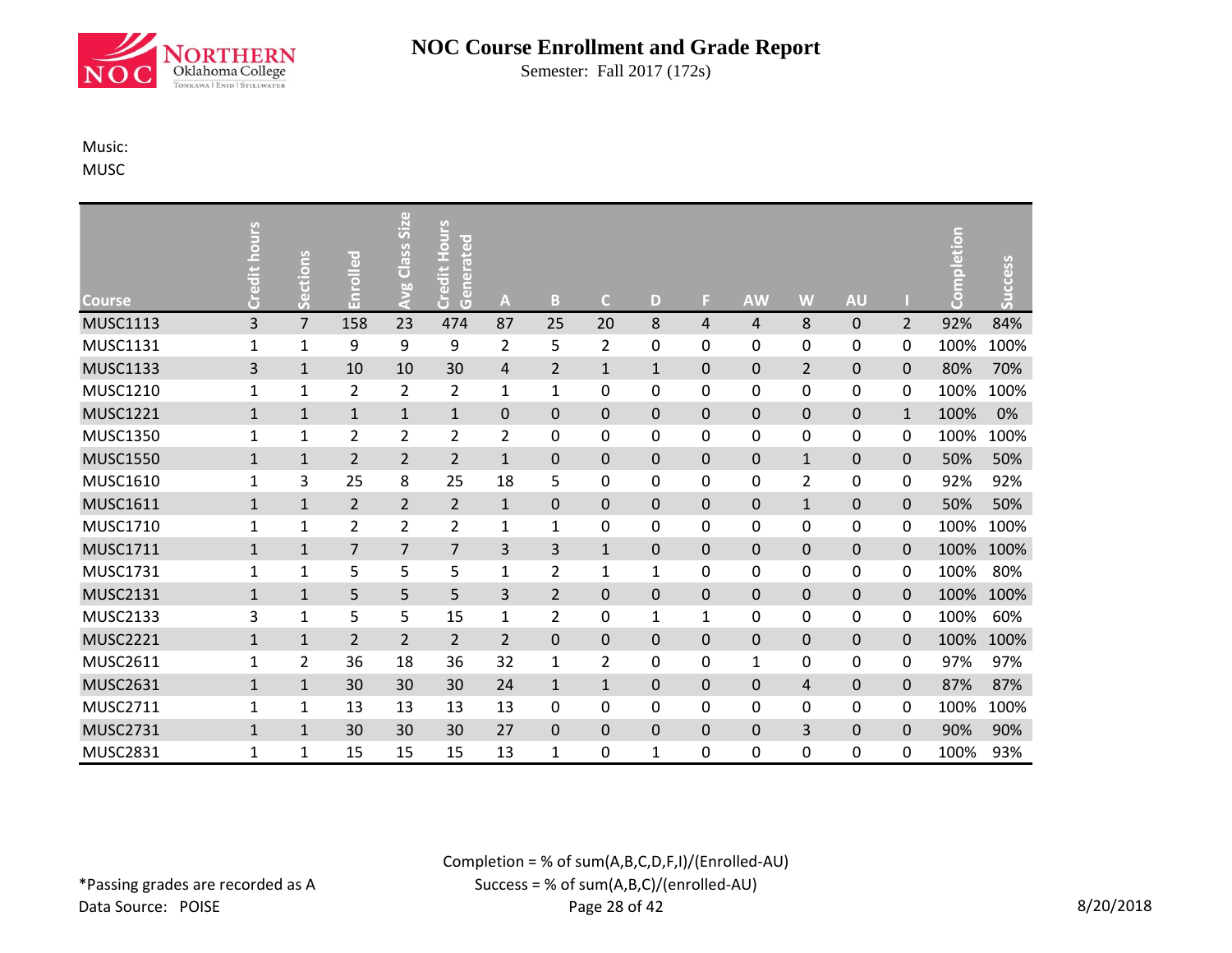

Semester: Fall 2017 (172s)

# Nursing:

NURS

| <b>Course</b>   | 넘 |   | ဥ္ပ | $\left( \mathrm{d} \right)$<br><b>Izi</b><br>Class<br>bn | <b>Hours</b><br>ted<br>ledit<br>$\overline{a}$<br>ã<br>G | A  | B  | r.           | D |   | <b>AW</b> | W  | <b>AU</b> |              | Ë    | ess  |
|-----------------|---|---|-----|----------------------------------------------------------|----------------------------------------------------------|----|----|--------------|---|---|-----------|----|-----------|--------------|------|------|
| <b>NURS1002</b> | 2 |   | 38  | 19                                                       | 76                                                       | 8  | 27 | 3            | 0 | 0 | 0         | 0  | 0         | 0            | 100% | 100% |
| <b>NURS1114</b> | 4 | 3 | 73  | 24                                                       | 292                                                      | 0  | 18 | 25           | 0 | 0 | 0         | 30 | 0         | 0            | 59%  | 59%  |
| <b>NURS1124</b> | 4 | 6 | 73  | 12                                                       | 292                                                      | 4  | 38 | $\mathbf{1}$ | 0 | 0 | 0         | 30 | $\Omega$  | $\mathbf{0}$ | 59%  | 59%  |
| <b>NURS2071</b> |   |   | 49  | 49                                                       | 49                                                       | 17 | 25 |              | 0 | 0 | 0         | 0  | 0         | 0            | 100% | 100% |
| <b>NURS2334</b> | 4 | 1 | 49  | 49                                                       | 196                                                      | 1  | 24 | 23           | 0 | 0 | 0         | 1  | 0         | $\Omega$     | 98%  | 98%  |
| <b>NURS2344</b> | 4 | 6 | 49  | 8                                                        | 196                                                      | 21 | 26 | 1            | 0 | 0 | 0         |    | 0         | 0            | 98%  | 98%  |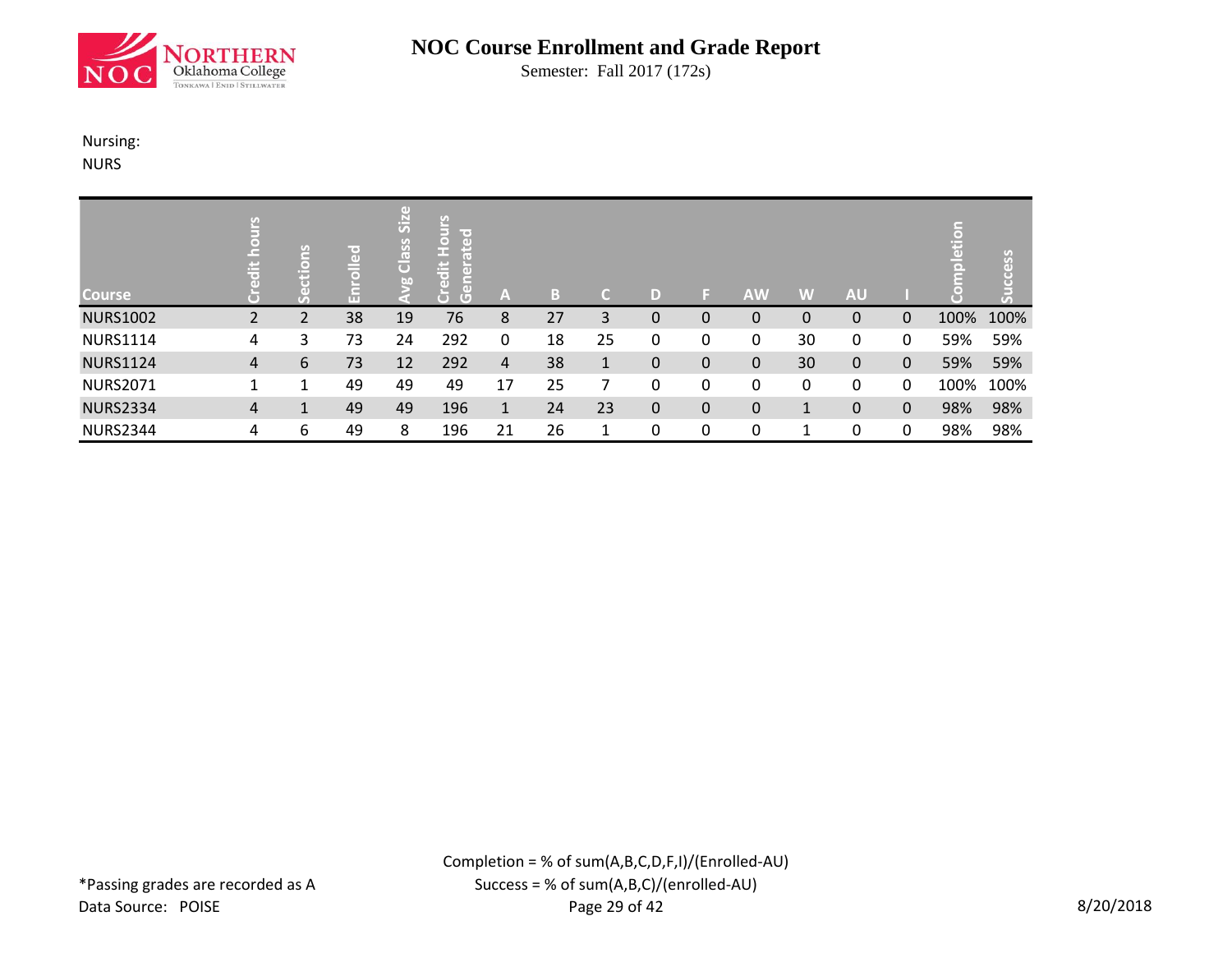

Semester: Fall 2017 (172s)

Nutrition: NUTR

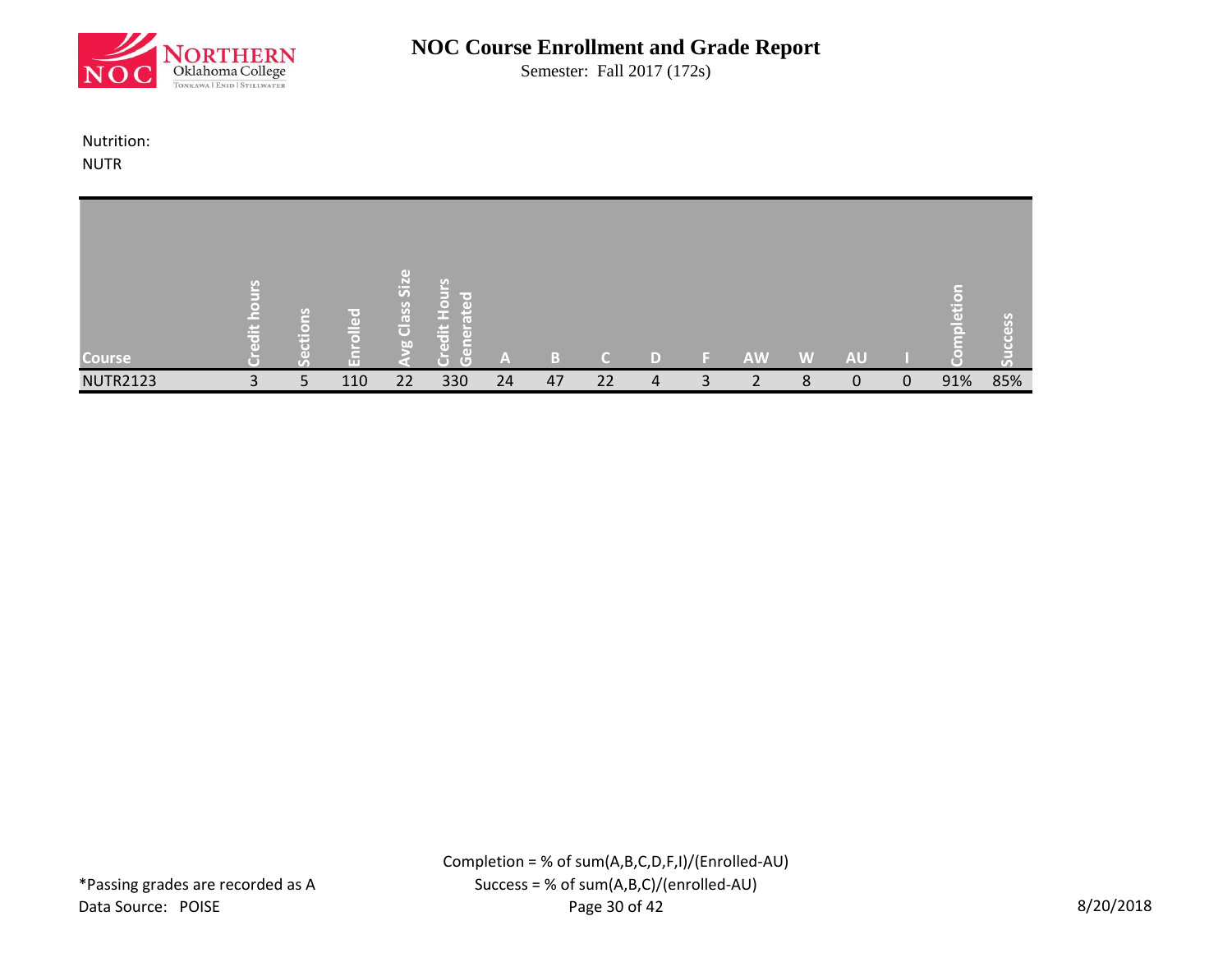

Semester: Fall 2017 (172s)

#### Orientation:

ORNT

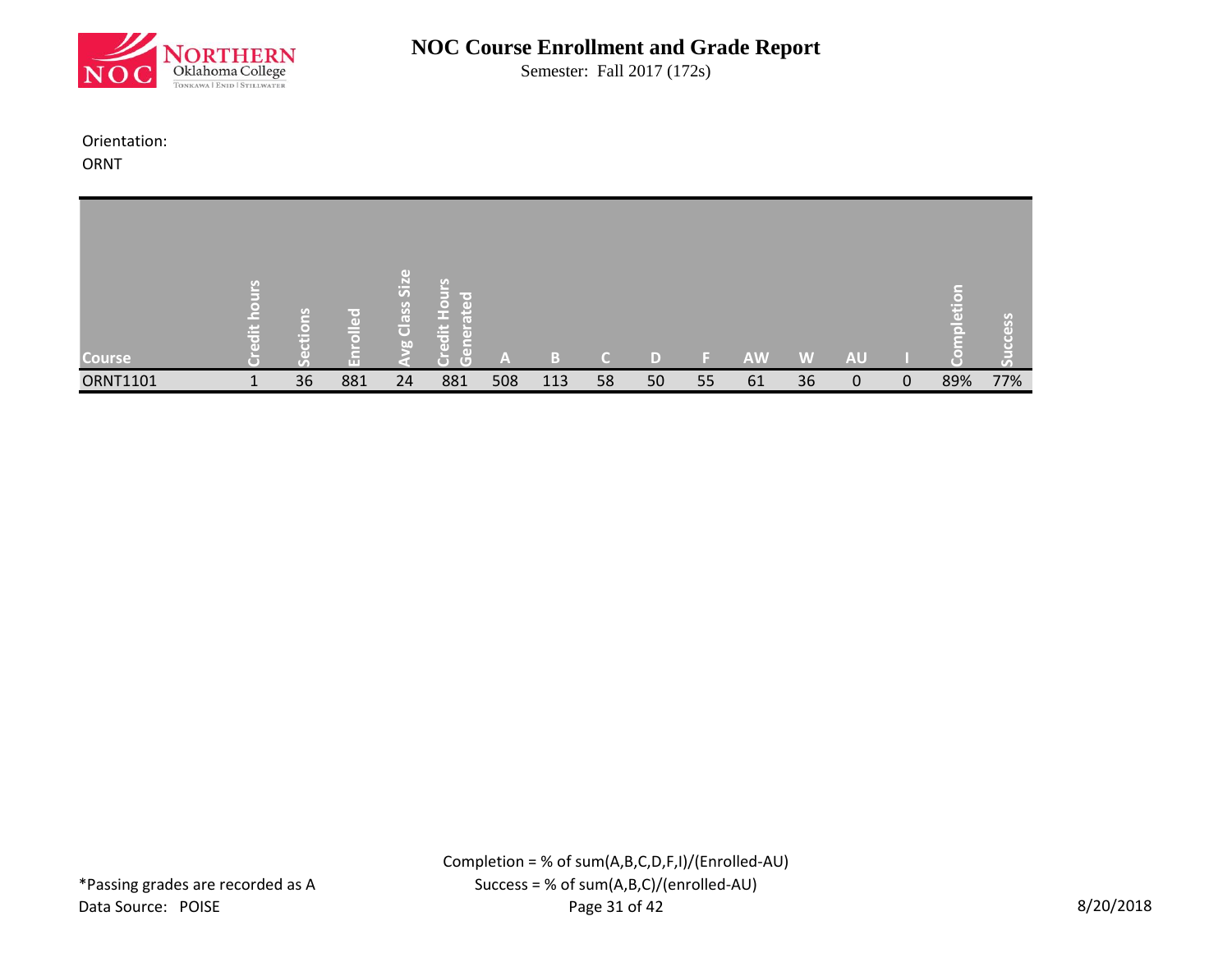

Semester: Fall 2017 (172s)

#### Philosophy:

PHIL

| <b>Course</b>   | ä | lons<br>흉 | r⇔]<br>$\overline{a}$<br>高<br>品 | $\left( \mathrm{d} \right)$<br>SiZ<br>Class<br>bo | يا<br>la<br>El<br>$\overline{3}$<br>e<br>enera<br>edit<br>$\overline{G}$<br>Ō | A  | 43 | $\epsilon$ | D | E. | <b>AW</b> | W  | <b>AU</b> |          | pletio | S <sub>o</sub><br>$\left($<br>こ |
|-----------------|---|-----------|---------------------------------|---------------------------------------------------|-------------------------------------------------------------------------------|----|----|------------|---|----|-----------|----|-----------|----------|--------|---------------------------------|
| <b>PHIL2213</b> | 3 | 5         | 132                             | 26                                                | 396                                                                           | 91 | 29 |            | 0 |    |           |    | 0         | 1        | 94%    | 92%                             |
| <b>PHIL2223</b> | 3 |           | 144                             | 21                                                | 432                                                                           | 62 | 32 | 18         | 2 | 8  | 10        | 12 | 0         | $\Omega$ | 85%    | 78%                             |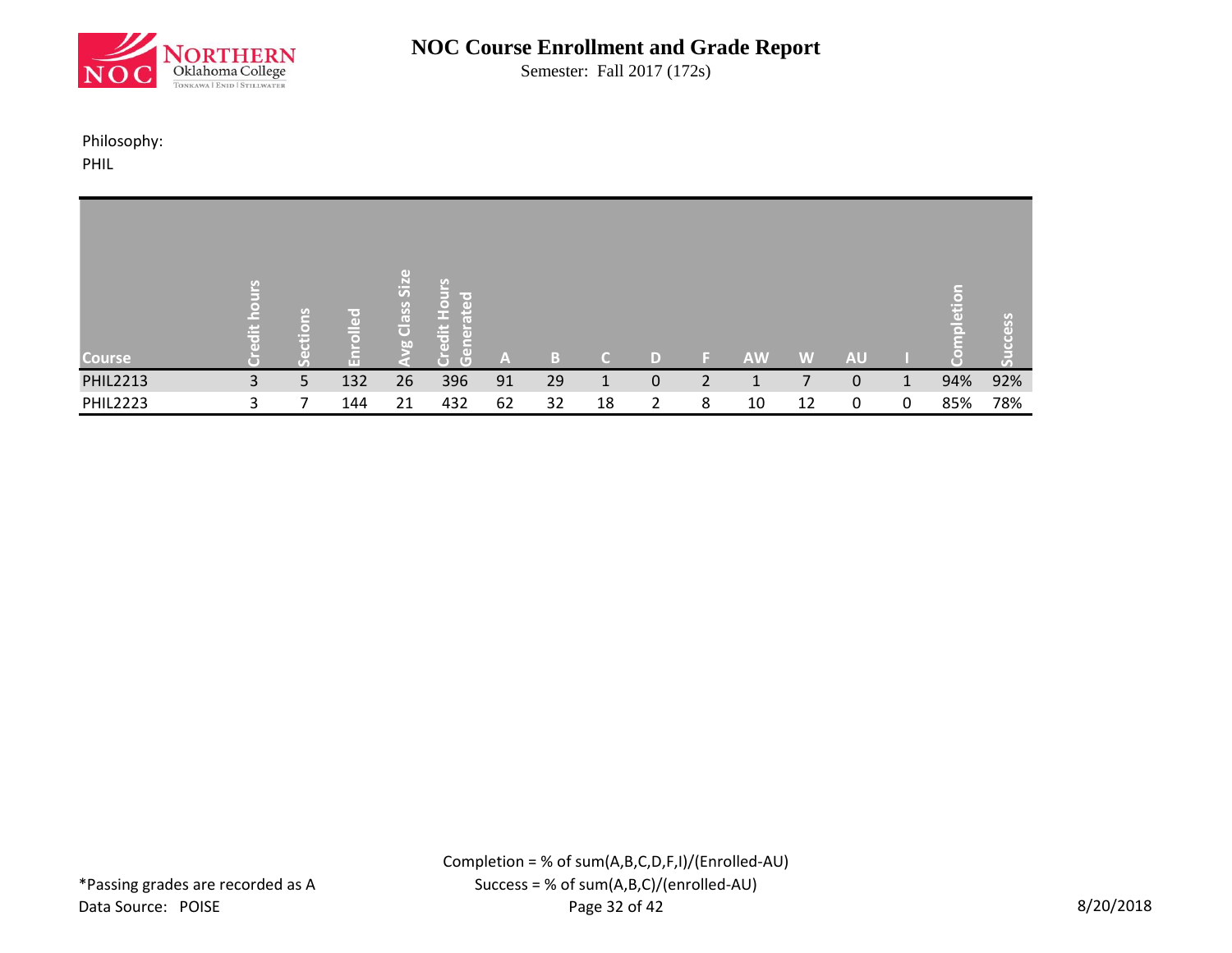

Semester: Fall 2017 (172s)

Physical Science: PHSC

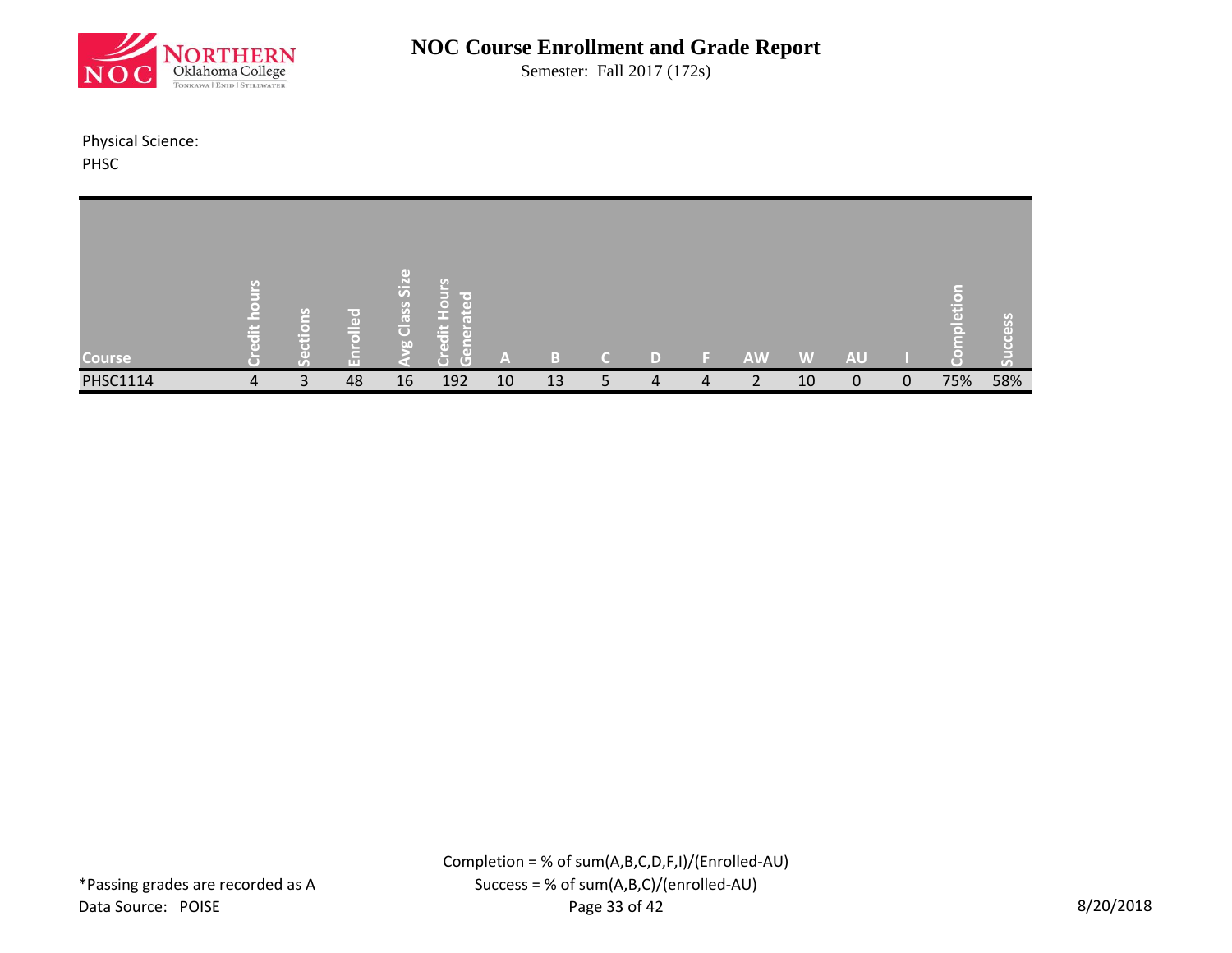

Semester: Fall 2017 (172s)

#### Physics:

PHYS

| <b>Course</b> | c.<br>ä | C)<br>l –<br>흉 | ᄝ<br>$\bar{1}$<br>πг | Size<br>Class :<br>$\omega$ | <b>Hours</b><br>lted<br>era<br>e<br>edit<br>len<br>Gen<br><b>O</b> | A              | B. | C              | D            | ь. | <b>AW</b>      | W            | <b>AU</b>    |              | pletion | Success |
|---------------|---------|----------------|----------------------|-----------------------------|--------------------------------------------------------------------|----------------|----|----------------|--------------|----|----------------|--------------|--------------|--------------|---------|---------|
| PHYS1114      | 4       |                | 44                   | 44                          | 176                                                                | 9              | 9  | 11             | 4            | 0  | 0              | 11           | 0            | $\mathbf{0}$ | 75%     | 66%     |
| PHYS1214      | 4       | 1              | 16                   | 16                          | 64                                                                 | 6              | 8  | 0              | 0            | 1  | 0              | $\mathbf 1$  | 0            | 0            | 94%     | 88%     |
| PHYS2104      | 4       | $\mathbf 1$    | 12                   | 12                          | 48                                                                 | $\overline{2}$ | 7  | $\overline{2}$ | $\mathbf{1}$ | 0  | 0              | $\mathbf{0}$ | $\mathbf{0}$ | $\Omega$     | 100%    | 92%     |
| PHYS2114      | 4       | 1              | 20                   | 20                          | 80                                                                 | 10             | 3  | 2              | 1            | 0  | $\overline{2}$ | 2            | 0            | $\mathbf{0}$ | 80%     | 75%     |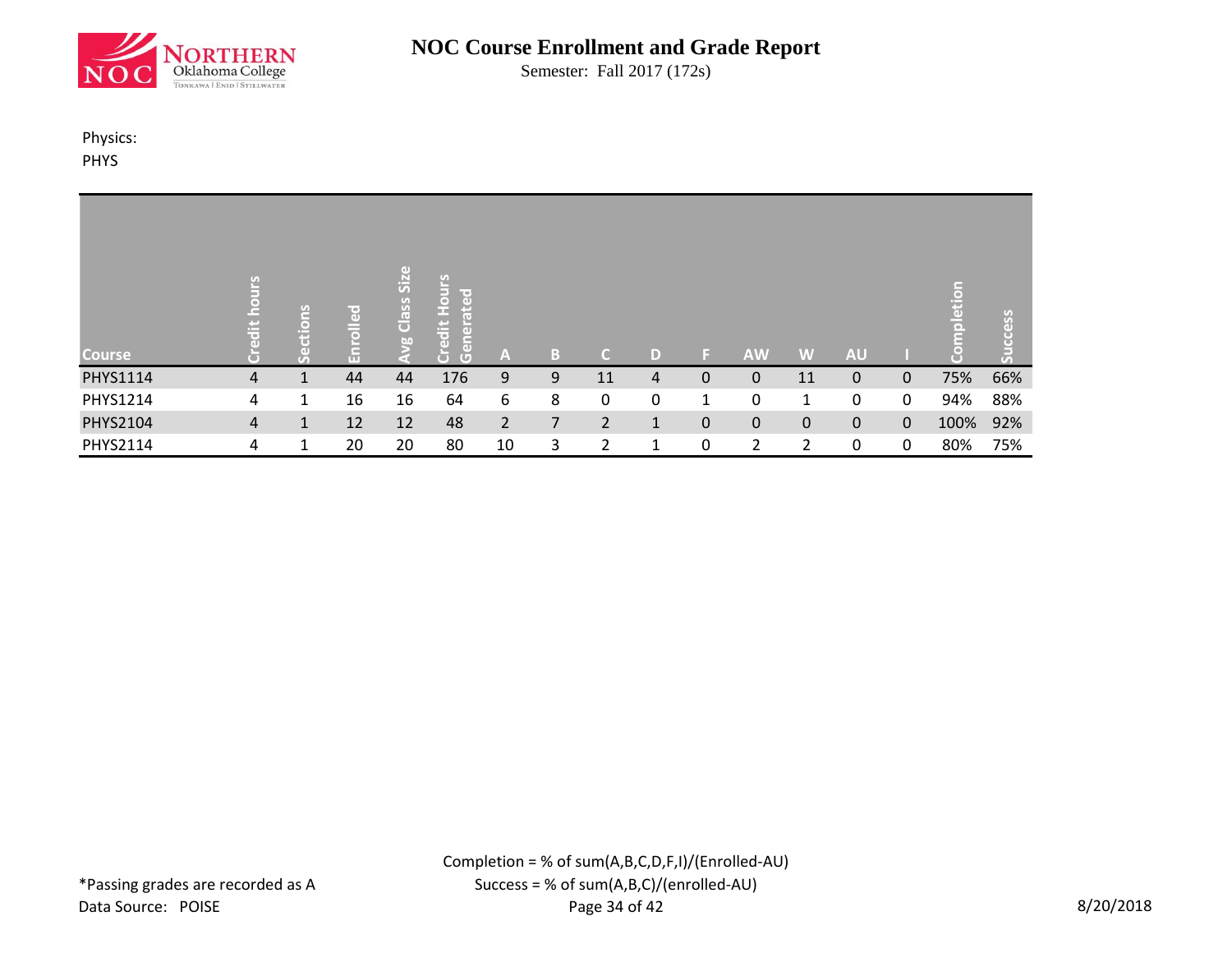

Semester: Fall 2017 (172s)

Political Science:

POLI

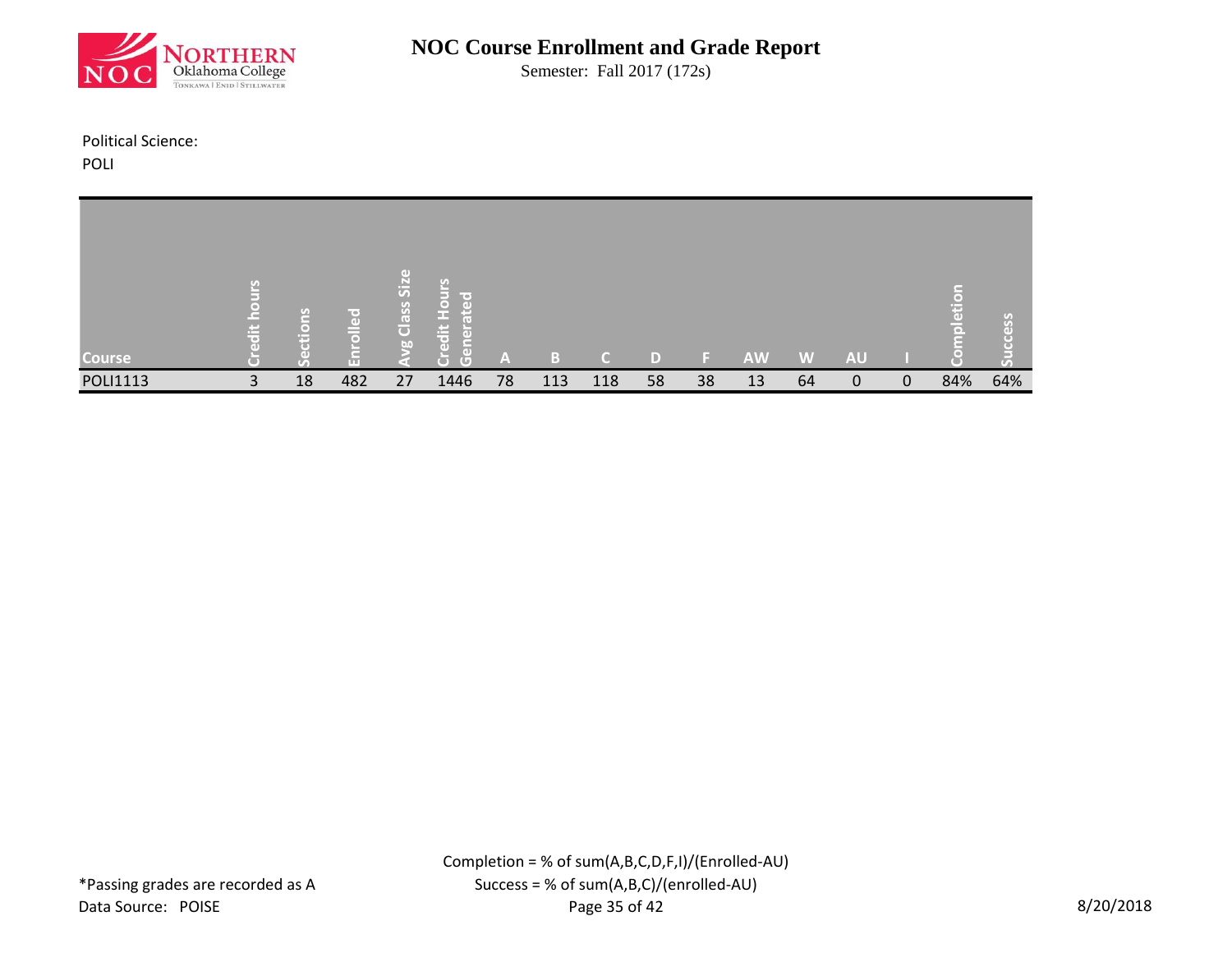

Semester: Fall 2017 (172s)

# Professional Development:

PRDV

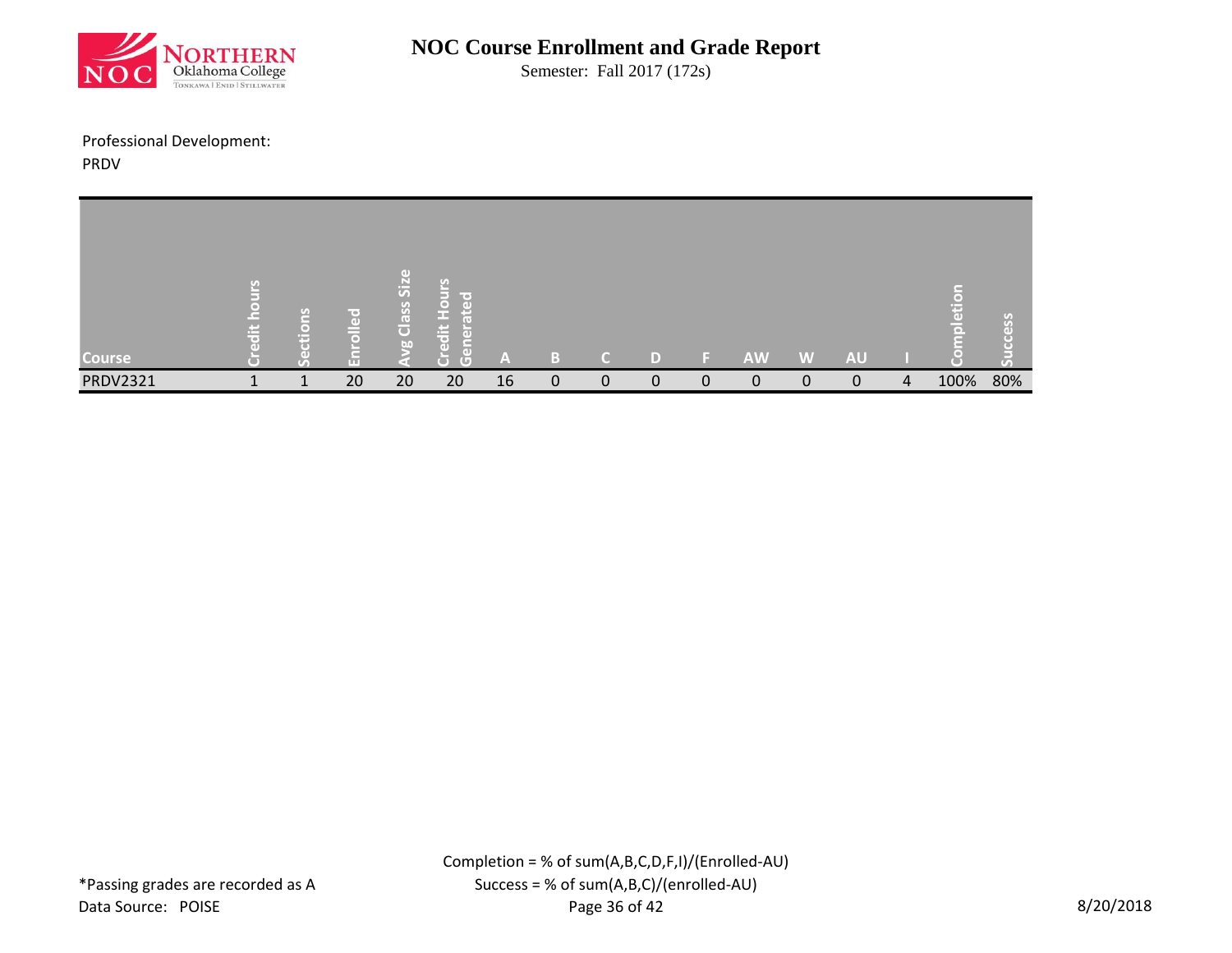

Semester: Fall 2017 (172s)

#### Psychology: PSYC

| <b>Course</b>   | (e)<br><b>Jä</b> | $\ddot{\mathsf{s}}$<br>흉<br>$\overline{C}$ | ဥ<br>$\overline{\circ}$<br>品 | $\left( \mathrm{d} \right)$<br>Class Siz<br>b | S<br><b>Deal</b><br>edit Hou<br>Gener<br>l 5 | $\mathbf{A}$ | B  | C. | D  |    | <b>AW</b> | W           | <b>AU</b>   |              | npletion<br>( = ) | less<br>তে<br>$\overline{16}$ |
|-----------------|------------------|--------------------------------------------|------------------------------|-----------------------------------------------|----------------------------------------------|--------------|----|----|----|----|-----------|-------------|-------------|--------------|-------------------|-------------------------------|
| PSYC1113        | 3                | 14                                         | 312                          | 22                                            | 936                                          | 106          | 77 | 50 | 22 | 15 | 17        | 25          | 0           | $\mathbf{0}$ | 87%               | 75%                           |
| <b>PSYC2233</b> | 3                | 2                                          | 51                           | 26                                            | 153                                          | 15           | 19 |    | 1  | 3  | 2         | 4           | 0           | 0            | 88%               | 80%                           |
| <b>PSYC2333</b> | 3                | 3                                          | 44                           | 15                                            | 132                                          | 19           | 11 | 9  |    | 3  |           | $\mathbf 0$ | $\mathbf 0$ | $\mathbf 0$  | 98%               | 89%                           |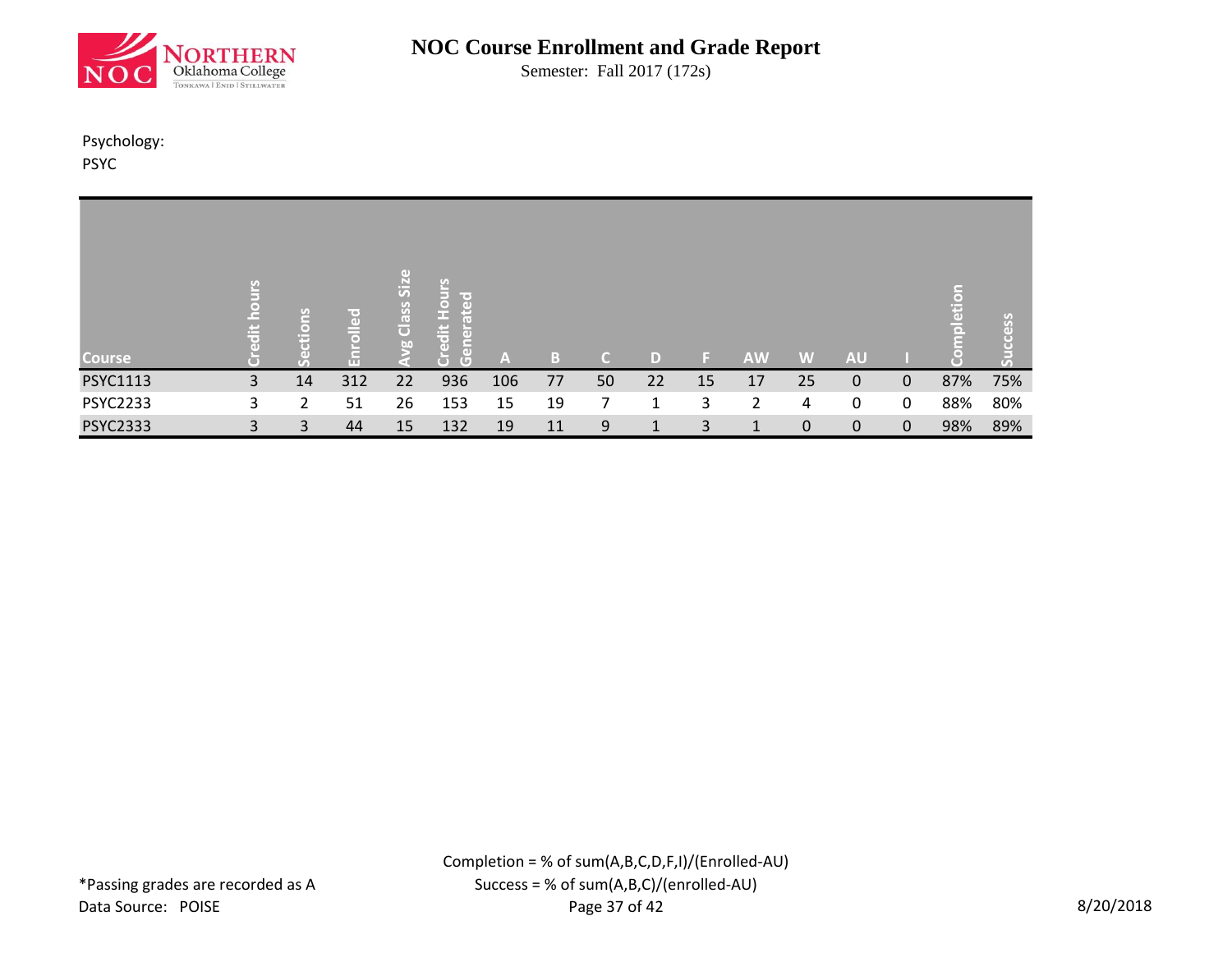

Semester: Fall 2017 (172s)

#### Process Technology:

PTEC

| <b>Course</b>   | $\sigma$<br>$\blacksquare$<br>c<br>ä<br>$\overline{a}$ | ie'<br>ō<br>Ĕ | 공<br>$\bar{1}$<br>m | Size<br>Class<br>$\omega$ | $rac{5}{2}$<br>lir er<br>ate<br>edit<br>$\ddot{\tilde{\sigma}}$<br>$\tilde{\epsilon}$<br>E<br>$\overline{G}$ | A  | B  | C. | D              | 15. | <b>AW</b>    | W            | <b>AU</b>    |              | etior<br>ă | ess  |
|-----------------|--------------------------------------------------------|---------------|---------------------|---------------------------|--------------------------------------------------------------------------------------------------------------|----|----|----|----------------|-----|--------------|--------------|--------------|--------------|------------|------|
| PTEC1113        | 3                                                      |               | 19                  | 19                        | 57                                                                                                           | 4  | 6  |    | $\mathbf 0$    | 1   | 0            |              | 0            | $\Omega$     | 95%        | 89%  |
| <b>PTEC2024</b> | 4                                                      | 1             | 21                  | 21                        | 84                                                                                                           | 10 | 10 | 0  | 0              | 0   | 1            | 0            | 0            | 0            | 95%        | 95%  |
| <b>PTEC2124</b> | 4                                                      | $\mathbf{1}$  | 20                  | 20                        | 80                                                                                                           | 6  | 8  | 3  | $\overline{2}$ | 0   | $\mathbf{1}$ | $\mathbf{0}$ | $\mathbf{0}$ | $\mathbf{0}$ | 95%        | 85%  |
| <b>PTEC2243</b> | 3                                                      | 1             | 20                  | 20                        | 60                                                                                                           | 10 | 10 | 0  | 0              | 0   | 0            | 0            | $\Omega$     | 0            | 100%       | 100% |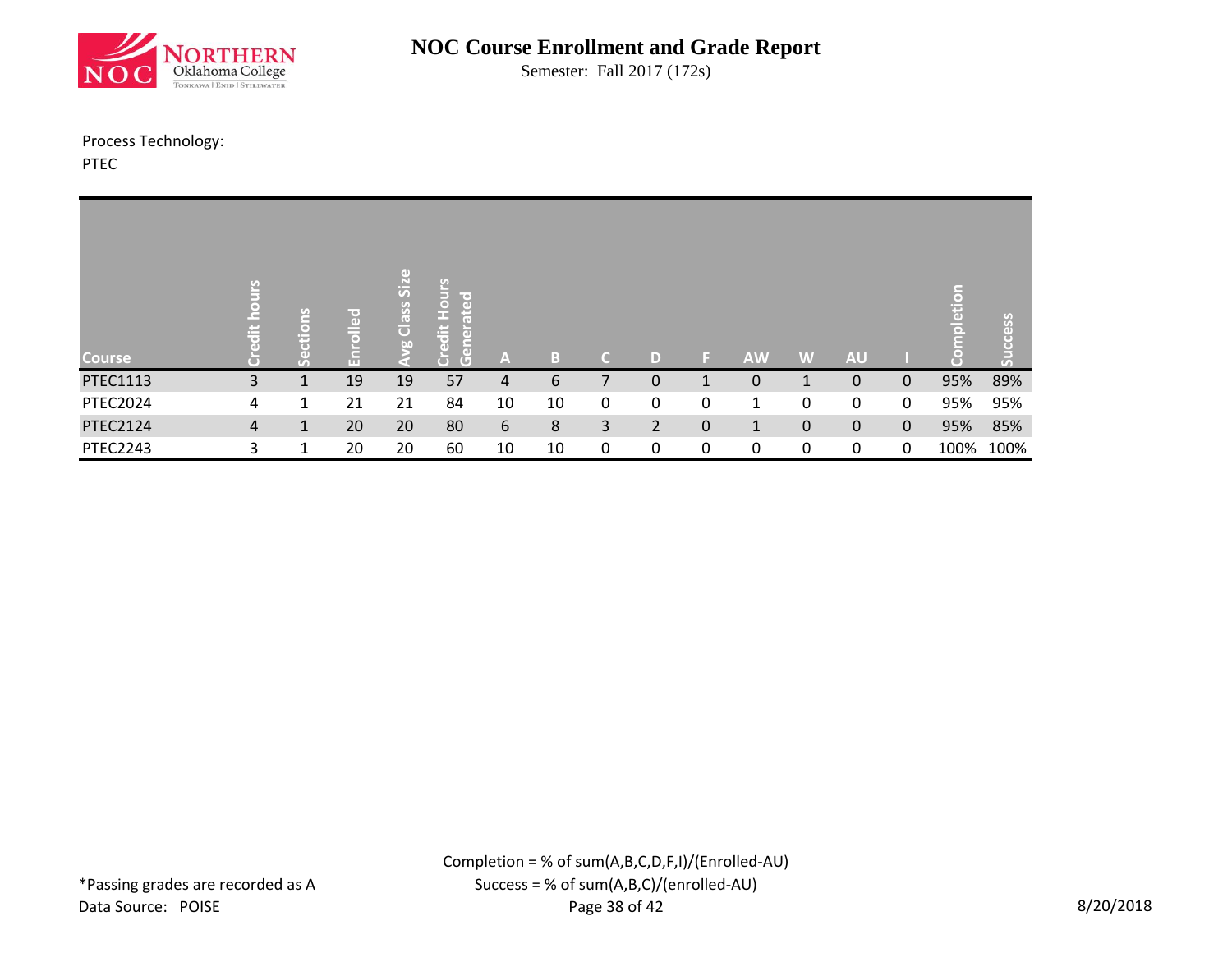

Semester: Fall 2017 (172s)

Reading: READ

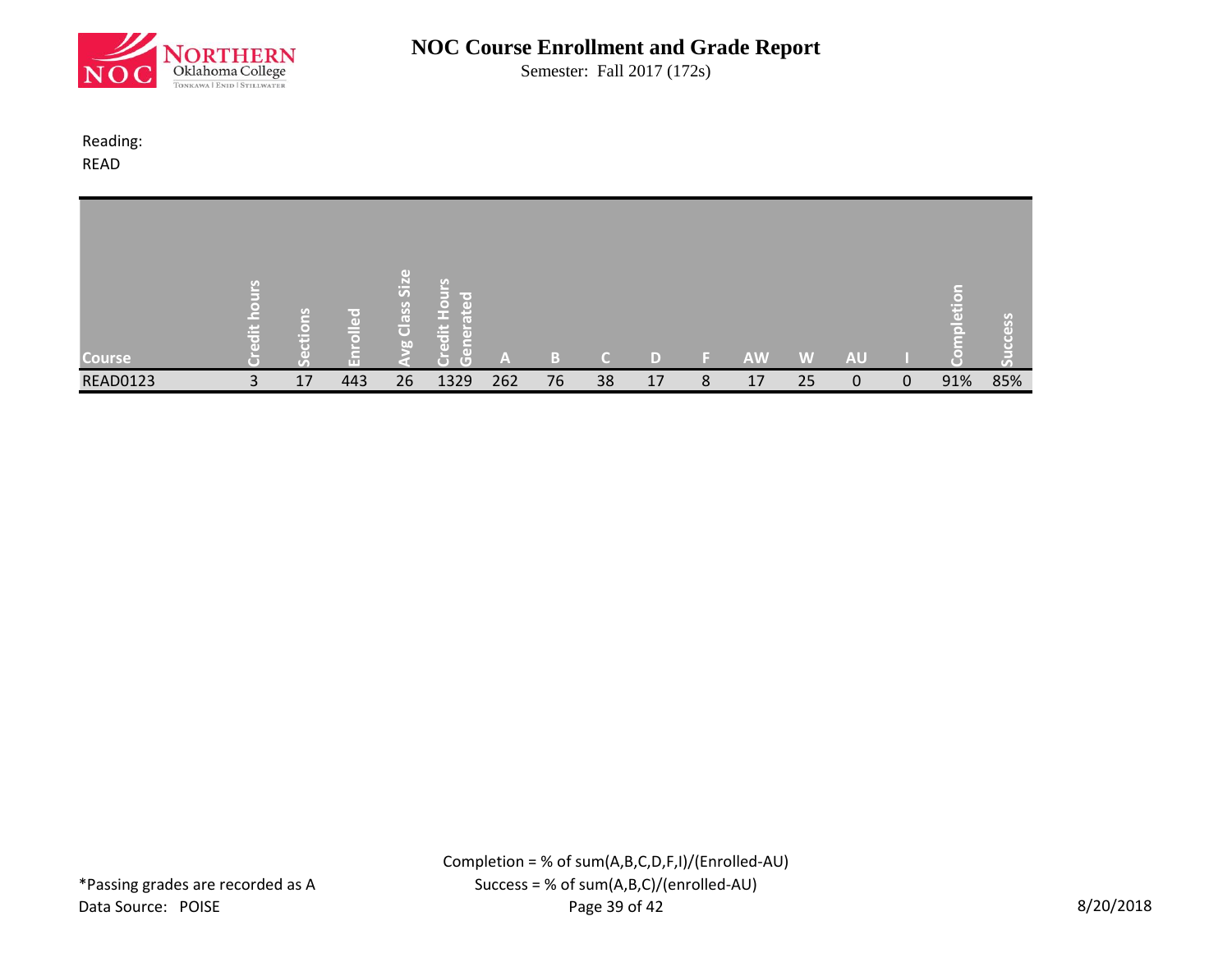

Semester: Fall 2017 (172s)

Sociology:

SOCI

| <b>Course</b>   | 넎 | u<br>io | $\left($<br>$\overline{a}$<br>$\bar{a}$<br>Ε | (1)<br>Class Siz<br>60 | edit Hours<br>ated<br>$\tilde{\sigma}$<br>$\tilde{5}$<br>ĕ<br>Ğ | A  | B. | $\epsilon$ | D  | ы  | <b>AW</b> | W  | <b>AU</b>   |              | pletion | ccess<br>ڌ |
|-----------------|---|---------|----------------------------------------------|------------------------|-----------------------------------------------------------------|----|----|------------|----|----|-----------|----|-------------|--------------|---------|------------|
| SOCI1113        | 3 | 12      | 226                                          | 19                     | 678                                                             | 57 | 74 | 40         | 13 | 11 | 10        | 20 | $\mathbf 0$ | $\mathbf{1}$ | 87%     | 76%        |
| SOCI2013        | 3 | 2       | 27                                           | 14                     | 81                                                              | 14 | 8  | 4          | 1  | 0  | 0         | 0  | 0           | 0            | 100%    | 96%        |
| <b>SOCI2223</b> | 3 | 4       | 71                                           | 18                     | 213                                                             | 34 | 14 | 10         | 4  | 0  | 5         | 4  | $\mathbf 0$ | $\mathbf{0}$ | 87%     | 82%        |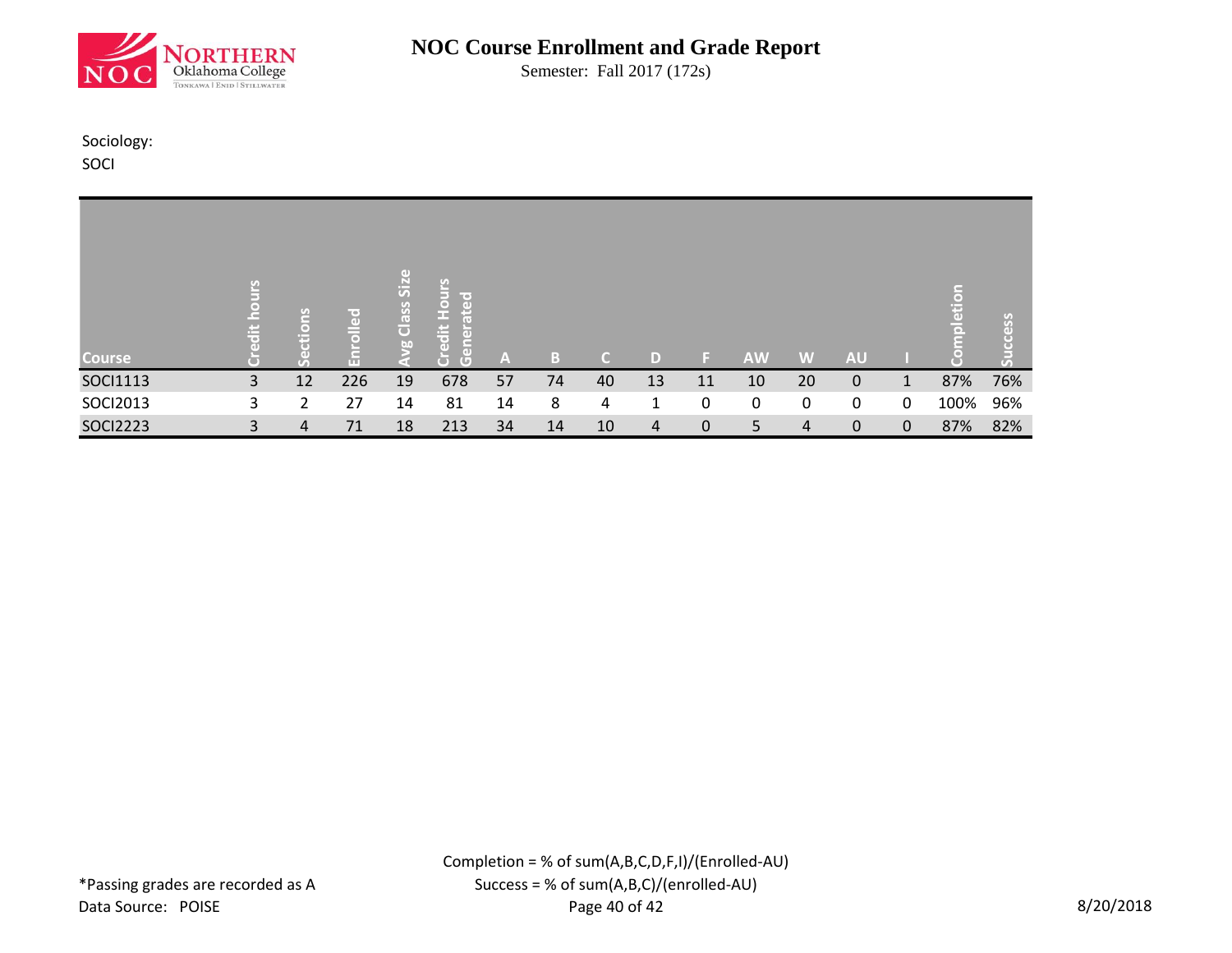

Semester: Fall 2017 (172s)

#### Speech and Broadcasting:

SPCH

| <b>Course</b>   | $\ddot{a}$ | e<br>÷. | ᄝ<br>$\bar{a}$ | GD)<br>$\overline{\mathsf{S}}$<br>Class<br>bo | Hours<br>$\overline{\phantom{a}}$<br>$\overline{a}$<br>E<br>edit<br>$\overline{\text{en}}$<br>$\overline{G}$<br>Ō | A   | B  | n. | D |    | <b>AW</b> | W  | <b>AU</b> |              | pletion | cess<br>$\overline{C}$ |
|-----------------|------------|---------|----------------|-----------------------------------------------|-------------------------------------------------------------------------------------------------------------------|-----|----|----|---|----|-----------|----|-----------|--------------|---------|------------------------|
| <b>SPCH1653</b> | 3          |         | 5.             | 5                                             | 15                                                                                                                | 4   | 0  | 0  | 0 | 0  | 0         |    | 0         | $\mathbf{0}$ | 80%     | 80%                    |
| SPCH1713        | 3.         | 16      | 258            | 16                                            | 774                                                                                                               | 161 | 49 | 18 | 5 | 10 | 2         | 13 | 0         | $\mathbf{0}$ | 94%     | 88%                    |
| <b>SPCH2213</b> | 3          |         | 31             | 16                                            | 93                                                                                                                | 15  | 8  | 4  | 0 |    |           |    | 0         | $\mathbf 0$  | 90%     | 87%                    |